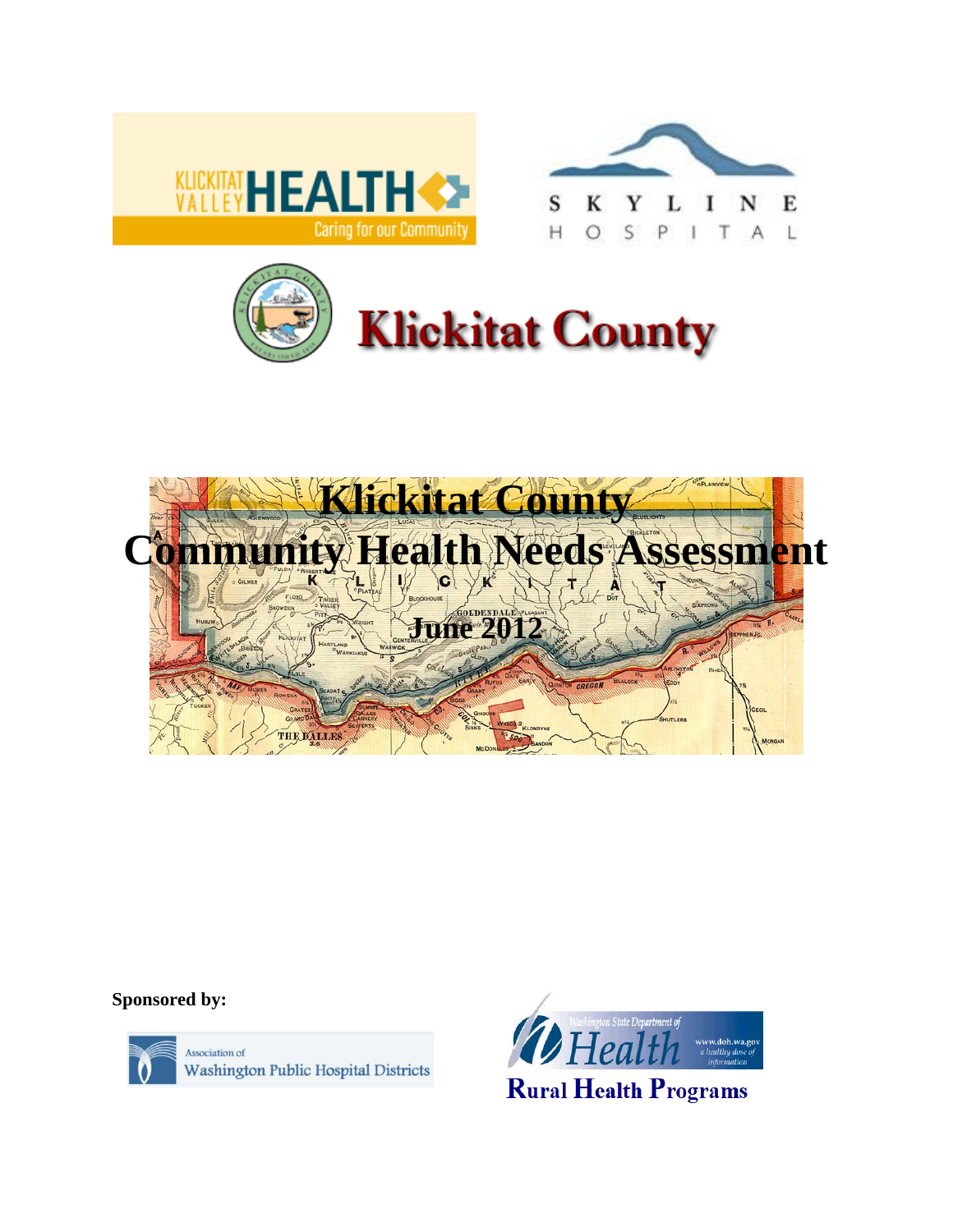# **Table of Contents**

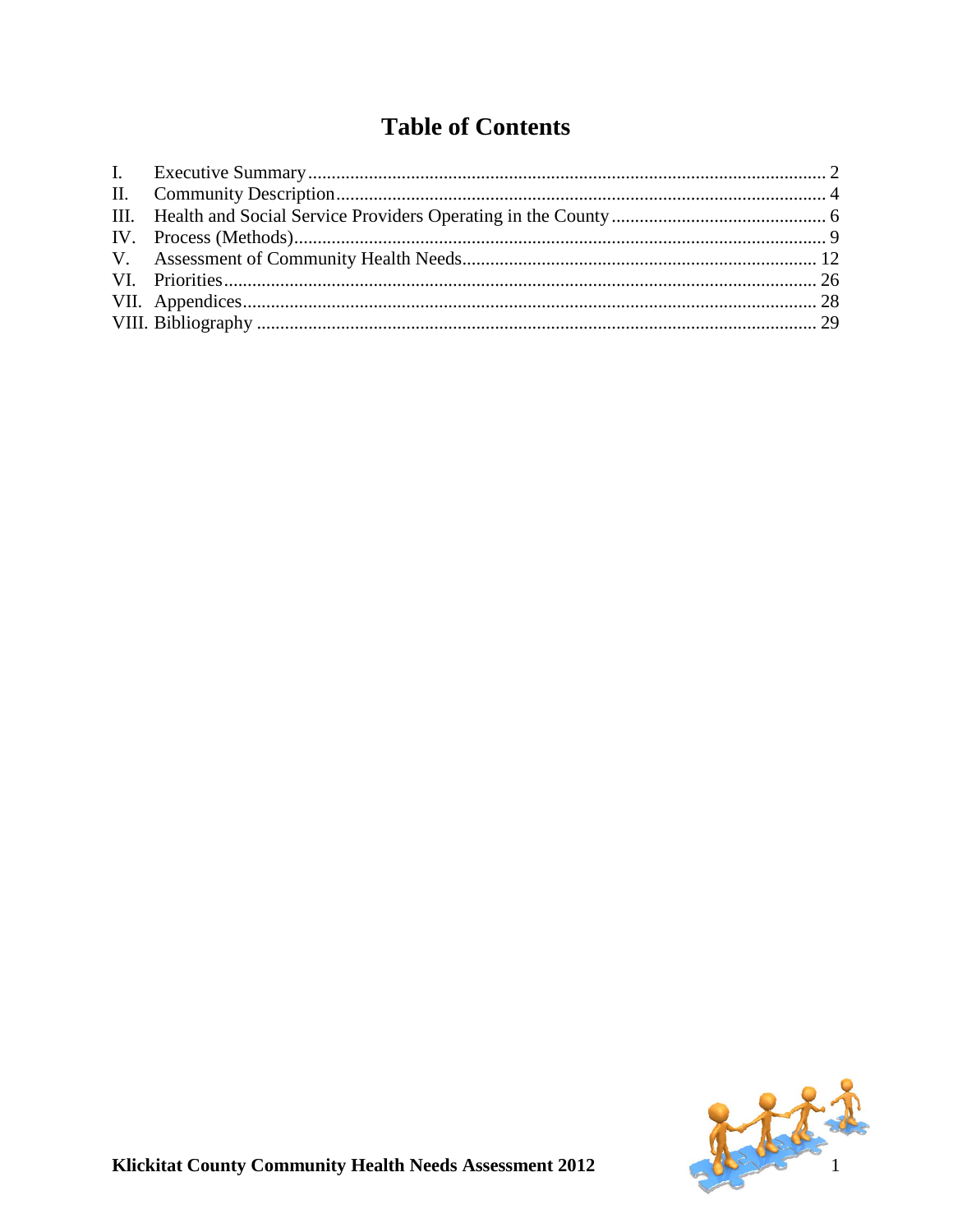# <span id="page-2-0"></span>**I. Executive Summary**

Over the past several years, cuts in federal and state payment for health care and social service providers, including local health departments, have created a challenging environment. Throughout Washington State, local health departments have experienced significant funding cuts, and Washington's 2012 legislature has proposed cuts that could significantly reduce Medicaid reimbursement for Klickitat County's two public hospital districts and primary care providers as well as cut enrollment in the Basic Health Plan and Disability Lifeline, among other cuts. At the same time, residents of Klickitat County have been challenged by high rates of unemployment (10.8% in 2011, a full percentage point higher than the State average), by overall lower health status indicators, and by chronically higher rates of poverty. It is within this challenging environment that this Community Health Needs Assessment (CHNA) was conducted.

Despite this environment, Klickitat County's health and social service providers enjoy a long and proven history of working together to address needs and develop and implement needed services. For example, in 2009, the Healthy People Alliance of Klickitat County was formed to provide a single unified resource for the County. For this CHNA, over the course of about 6 months, providers from throughout the County, led by the Klickitat County Health Department and Klickitat County Public Hospital Districts #1 and #2, came together to review secondary data, collect and analyze primary data, and identify and prioritize the County's health care needs.

This process was funded in part by grants from Washington State's Office of Community and Rural Health and by the Association of Washington Public Hospital Districts. The CHNA process was staffed and facilitated by Health Facilities Planning & Development of Seattle. The CHNA was conducted using available guidance published by the IRS related to the new requirement for 501(c) (3) hospitals. Please note that this Report meets the current draft of IRS requirements as well as the proposed Washington State CHNA requirements. As appropriate, each Hospital will use this CHNA to develop its own Implementation Plan.

The process, methods, and conclusions of this comprehensive CHNA are summarized in this Report. Key findings include:

- $\blacksquare$  The social determinants of health the conditions in which people are born, grow, live, work and age – create challenges to improving health status in Klickitat County, but must be addressed "head on" if the intent is to improve health.
- Food instability is a significant issue in the County.
- **Medication access and affordability remains a problem.**
- The County's population is older and aging rapidly and support and care management for those with chronic care conditions is vital.
- Klickitat residents were more likely than other residents of the state to report high cholesterol or hypertension in the family.
- Behavioral health resources are a growing gap.
- The lack of public transportation hinders the utilization of health services.

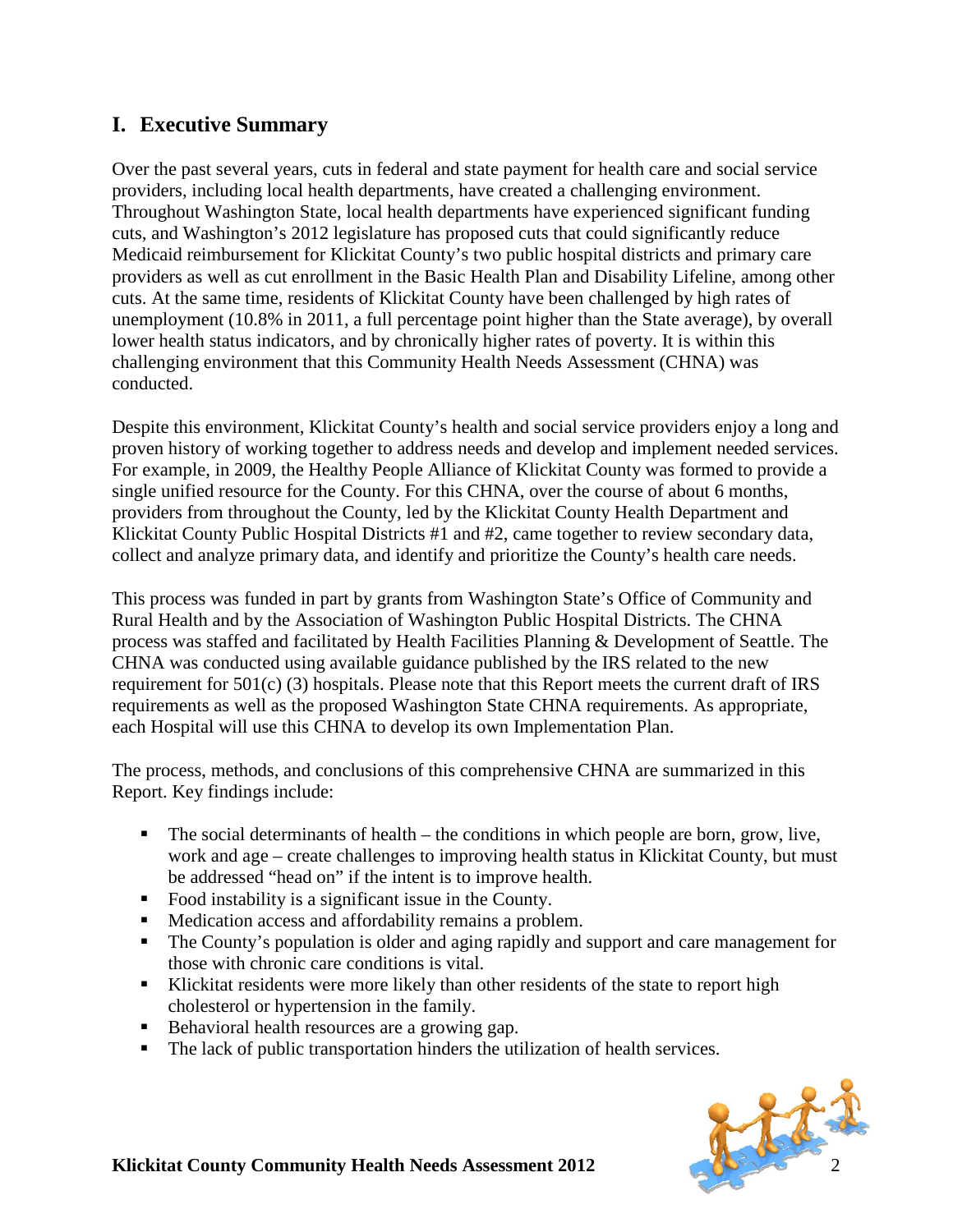The top CHNA priorities identified include:

- Improve access to, and educate the community regarding, making healthy choices with particular focus on healthy eating and tobacco cessation.
- Reduce obesity and educate residents on lifestyle choices that affect obesity.
- Refocus primary and specialty care to include emphasis on medical homes and care management of those with chronic conditions, and increase access to appropriate specialty services.
- Advocate ensuring that the newly selected Medicaid managed care contractors for Washington develop a robust provider network in Klickitat County so that residents realize improved access.
- Eliminate disparities in pharmacy and oral health.
- Increase access to disease screening services.
- **Maintain EMS services.**
- **Improve overall access and affordability.**
- <span id="page-3-0"></span>Integrate oral health providers into County health initiatives.

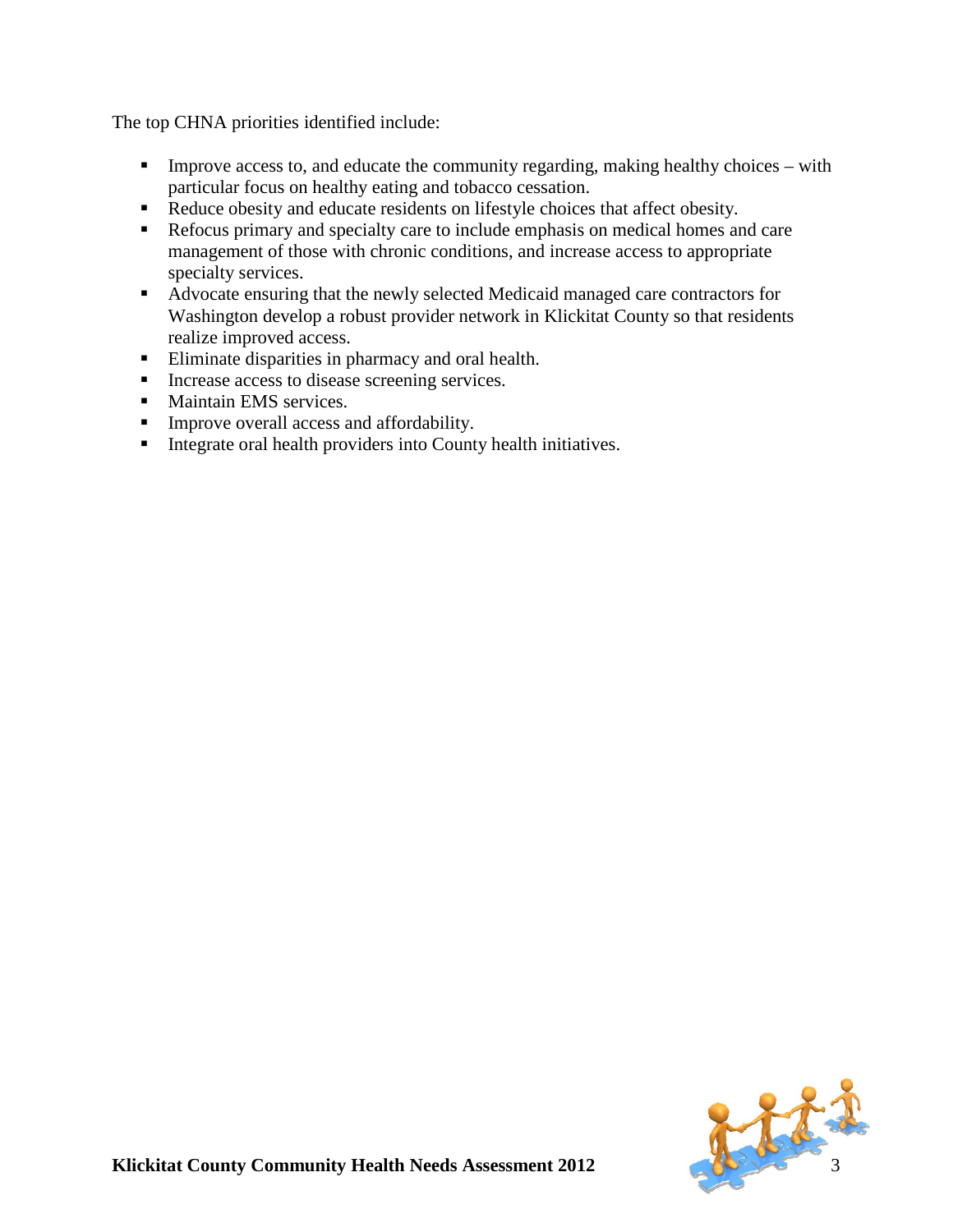# **II. Community Description**

Klickitat County, Washington is the service area for this CHNA. The County is located in south central Washington, bordering the Columbia River and Oregon to the south, remote rural Skamania County to the west, Benton County to the east, and Yakima County and the tribal lands of the Confederated Tribes of the Yakima Indian Reservation to the north. Klickitat County lies at the junction where the Columbia River Gorge cuts through the eastern slopes of the Cascade Mountains and is also a gateway to the Gifford-Pinchot National Forest and the Mount Adams Recreation area. It encompasses 1,904 square miles (about the same size as the state of Delaware). The County is home to the Klickitat Wildlife Management Area and Conboy Lake National Wildlife Refuge. A table listing the zip codes used for this analysis can be found in Appendix 1.

The County's population density is 10.9 people per square mile and it is classified rural by the US Census Department. Goldendale, with 3,407 residents, is both the largest city in the County and the County seat. As depicted in Table 1, the population of Klickitat County was approximately 21,100 in 2010. By 2015 the population is expected to grow by 2.9% to about 21,700. The fastest growing cohort is the "young elderly," (the population 65-74), which is expected to increase by 20% by 2015. The 85+ cohort is expected to grow by 8.7%. The population of children and non-elderly adults is projected to remain relatively stable. Not surprisingly, the County is older than the State with 16.9% of the population 65+, as opposed to 12.3% statewide.

|             | KhtKhiat County I opulation 2000, 2010, 2015 |                          |              |                          |                       |              |                          |                       |
|-------------|----------------------------------------------|--------------------------|--------------|--------------------------|-----------------------|--------------|--------------------------|-----------------------|
|             | 2000<br><b>Census</b>                        | Pct of<br><b>Tot Pop</b> | 2010<br>Est. | Pct of<br><b>Tot Pop</b> | Pct Chg.<br>2000-2010 | 2015<br>Proj | Pct of<br><b>Tot Pop</b> | Pct Chg.<br>2010-2015 |
| Tot. Pop.   |                                              | 19,722 100.0%            | 21,102       | $100.0\%$                | $7.0\%$               | 21,715       | 100.0%                   | 2.9%                  |
| Pop. By Age |                                              |                          |              |                          |                       |              |                          |                       |
| $0 - 17$    | 5,332                                        | 27.0%                    | 4,734        | 22.4%                    | $-11.2%$              | 4,733        | 21.8%                    | 0.0%                  |
| 18-44       | 6,360                                        | 32.2%                    | 6,672        | 31.6%                    | 4.9%                  | 6,897        | 31.8%                    | 3.4%                  |
| $45 - 64$   | 5,325                                        | 27.0%                    | 6,129        | 29.0%                    | 15.1%                 | 6,014        | 27.7%                    | $-1.9%$               |
| 65-74       | 1,481                                        | 7.5%                     | 1,990        | 9.4%                     | 34.4%                 | 2,394        | 11.0%                    | 20.3%                 |
| 75-84       | 891                                          | 4.5%                     | 1,083        | 5.1%                     | 21.5%                 | 1,140        | 5.2%                     | 5.3%                  |
| $85+$       | 333                                          | 1.7%                     | 494          | 2.3%                     | 48.3%                 | 537          | 2.5%                     | 8.7%                  |
|             |                                              |                          |              |                          |                       |              |                          |                       |
| Tot. 0-64   | 17,017                                       | 86.3%                    | 17,535       | 83.1%                    | 3.0%                  | 17,644       | 81.3%                    | 0.6%                  |
| Tot. $65+$  | 2,705                                        | 13.7%                    | 3,567        | 16.9%                    | 31.9%                 | 4.071        | 18.7%                    | 14.1%                 |
|             |                                              |                          |              |                          |                       |              |                          |                       |
| Fem. 15-44  | 3,642                                        | 18.5%                    | 3,714        | 17.6%                    | 2.0%                  | 3,812        | 17.6%                    | 2.6%                  |

**Table 1 Klickitat County Population 2000, 2010, 2015**

*Source: Nielsen Claritas*

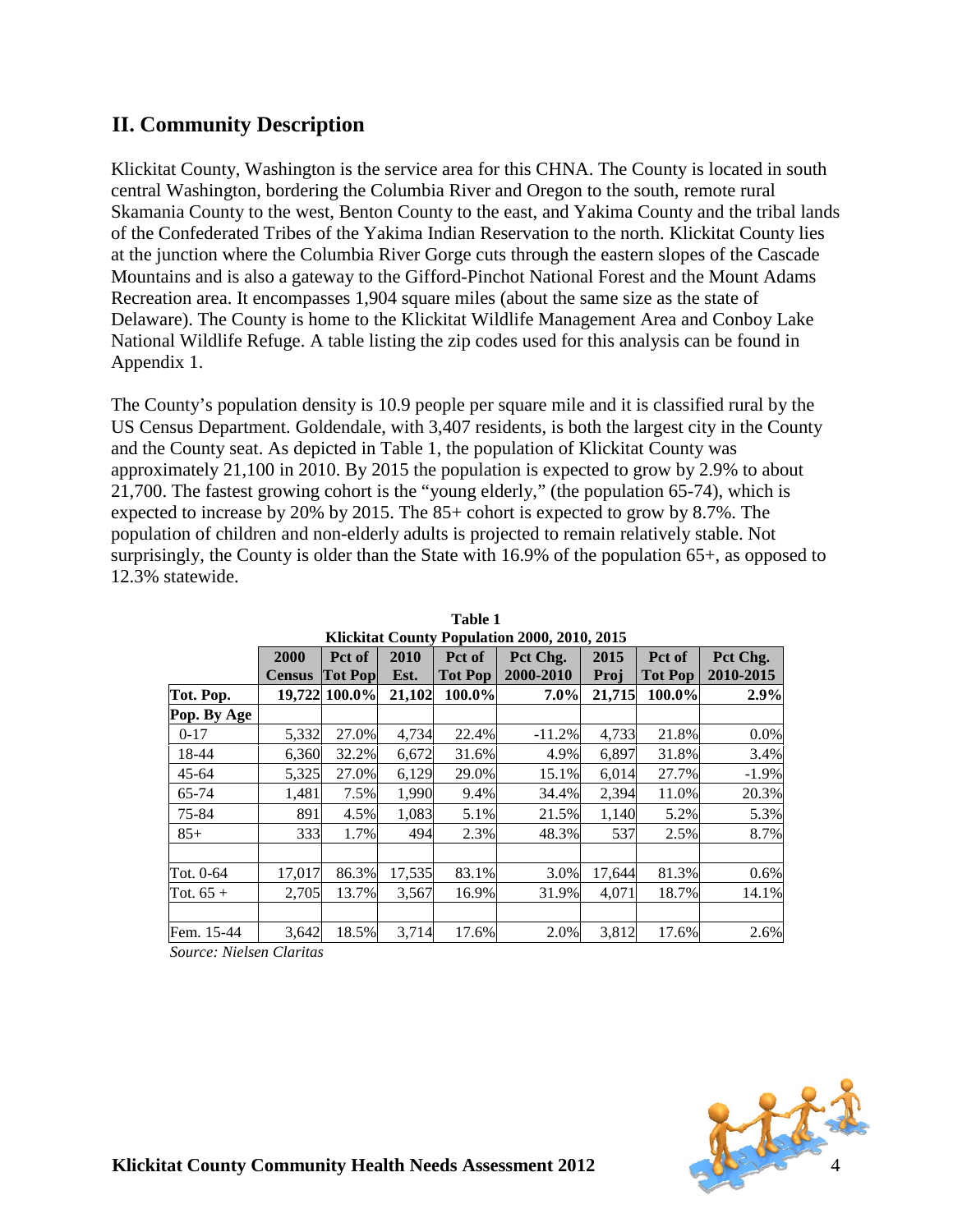There are fewer households with children under the age of eighteen in Klickitat County than in **Table 2**

the State as a whole. As indicated in Table 2, the median age for Klickitat County is 45.3, eight years older than the State median of 37.3. 10.7% of the County's population is of Hispanic descent, which is comparable to that of Washington State. 2.4% of residents are Native American, more than 50% higher than the State average.

| <b>Selected Demographic Data for Klickitat County</b> |               |              |  |  |
|-------------------------------------------------------|---------------|--------------|--|--|
|                                                       | <b>County</b> | <b>State</b> |  |  |
| Caucasian                                             | 87.7%         | 72.5%        |  |  |
| Hispanic                                              | 10.7%         | 11.2%        |  |  |
| Native American                                       | 2.4%          | 1.5%         |  |  |
| All County Median Age                                 | 45.3          | 37.3         |  |  |
| All County Male                                       | 50.5%         | 49.8%        |  |  |
| All County Female                                     | 49.5%         | 50.2%        |  |  |
| Households with Children $<$ 18                       | 35.9%         | 45.2%        |  |  |
| Households with Children $<$ 6                        | 7.1%          | 10.9%        |  |  |

Median household income and per capita income in Klickitat County are about 30%

*Source: Nielsen Claritas and US Census 2010*

lower than Washington State. Similarly, the poverty rate in the County is higher than the State rate. Only 5.6% of residents are foreign born, a rate less than half the State rate of 12.7%. Selected Area economic indicators are presented in Table 3. In 2011, the full year average unemployment rate in Washington stood at 9.6%, while in Klickitat, it was 10.8%.

| <b>Socioeconomic Indicators</b> |                   |                 |                                                         |                         |                                      |                        |                              |
|---------------------------------|-------------------|-----------------|---------------------------------------------------------|-------------------------|--------------------------------------|------------------------|------------------------------|
| <b>City</b>                     | <b>Population</b> | Foreign<br>Born | <b>Language Other</b><br>than English Spoken<br>at Home | Per<br>Capita<br>Income | <b>Median</b><br>Household<br>Income | <b>Poverty</b><br>Rate | <b>Unemployment</b><br>Rate* |
| County                          | 21.102            | 5.6%            | 9.1%                                                    | \$21.553                | \$37,398                             | 19.5%                  | 9.6%                         |
| <b>State</b>                    | 6.724.540         | 12.7%           | 17.5%                                                   | \$29,733                | \$57,244                             | 12.1%                  | 10.8%                        |

| Table 3                         |  |
|---------------------------------|--|
| <b>Socioeconomic Indicators</b> |  |

*Source: US Census 2012, except for \* US Bureau of Labor Statistics*

Klickitat County Public Hospital District #1, dba Klickitat Valley Health (KVH) is based in Goldendale and the District boundaries include Central Klickitat County, though the District serves most of Eastern Klickitat County. Klickitat County Public Hospital District #2, dba Skyline Hospital is located in White Salmon which serves the Western portion of the County as well as communities in adjacent Skamania County. Table 4 provides a break-down of the population of the County by East and West. In summary, West Klickitat County's population is both larger and has a faster growing 65+ population. The elderly make up 17.6% of the population in East Klickitat County and 16.3% in West Klickitat County.

| <b>East and West Klickitat County by Age Cohort</b> |       |                              |          |        |                              |          |
|-----------------------------------------------------|-------|------------------------------|----------|--------|------------------------------|----------|
|                                                     |       | <b>East Klickitat County</b> |          |        | <b>West Klickitat County</b> |          |
|                                                     | 2010  | 2015                         | % Change | 2010   | 2015                         | % Change |
| $0 - 64$                                            | 7,561 | 7,553                        | $-0.11%$ | 9.974  | 10,091                       | 1.17%    |
| $65+$                                               | 1.622 | 1.822                        | 12.33%   | 1.945  | 2.249                        | 15.63%   |
| Total                                               | 9,183 | 9,375                        | 2.09%    | 11.919 | 12.340                       | 3.53%    |

| Table 4                                      |
|----------------------------------------------|
| East and West Klickitat County by Age Cohort |

*Source: Nielsen Claritas*

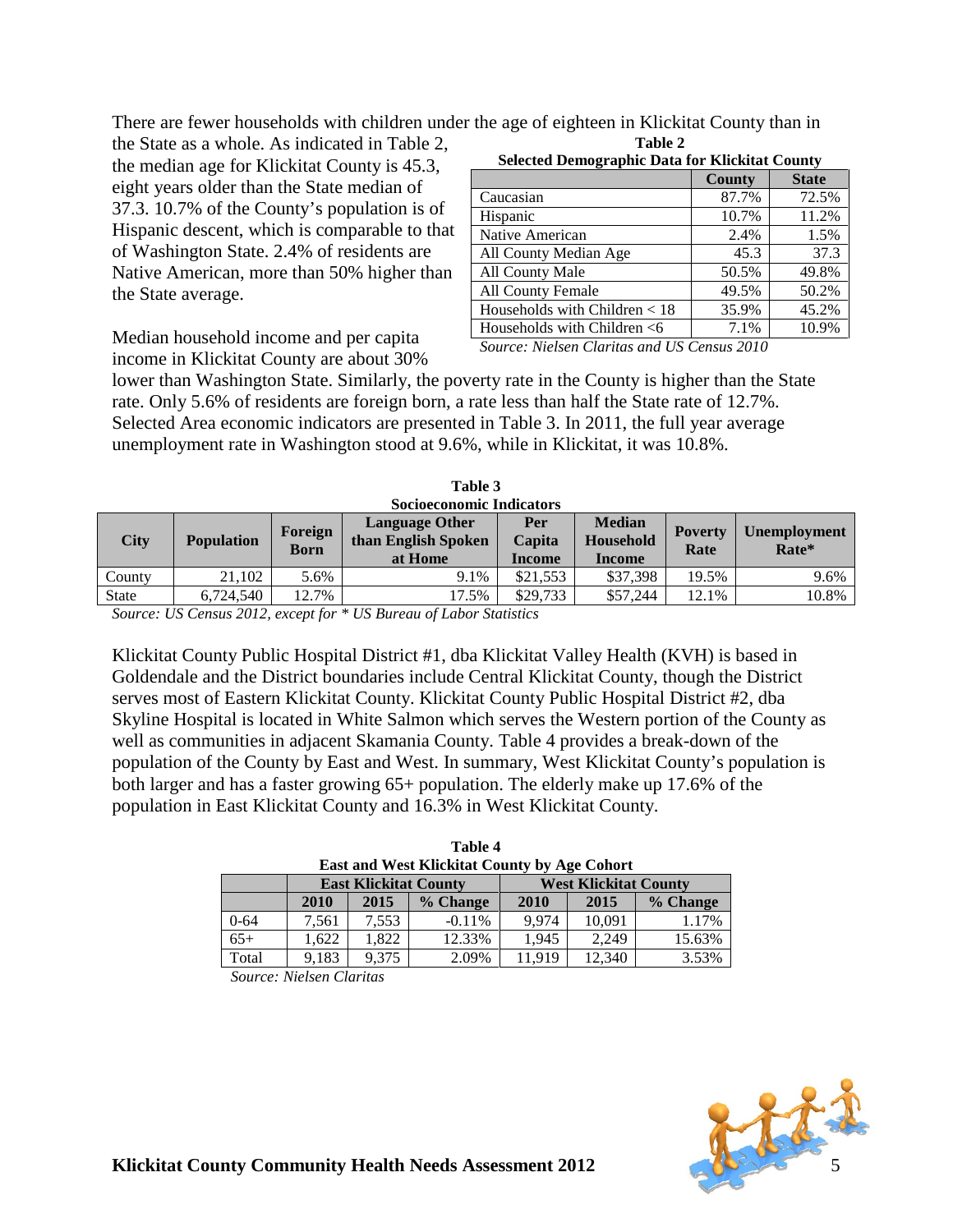A map of the County and the two Districts is included as Figure 1. In Figure 1, the boundaries of Klickitat County Public Hospital District #1 are shaded green and District #2 is shaded blue. Black lines indicate the boundaries of zip codes. (Yellow shaded region indicates the geography unaffiliated with either Public Hospital District.) Travel throughout the County, and particularly between the two population centers, (Goldendale and White Salmon) is scenic, but often rugged. The distance is only about 45 miles, but the average travel time is in excess of 1 hour. During inclement weather, winds and ice fill the Gorge, making travel treacherous and isolating the communities.



# <span id="page-6-0"></span>**III. Health and Social Service Providers Operating in the County**

Addressing identified community health priorities will require cooperation with service providers both located in the County, and those located in adjoining Counties that provide care to Klickitat residents. As part of this CHNA, all providers of medical, health, and social services located in the County were identified. Table 5 lists providers and the services offered along with the location.

| Providers/Health and Social Service Organizations in Klickitat County |                 |                                                                                                                                                                               |  |  |
|-----------------------------------------------------------------------|-----------------|-------------------------------------------------------------------------------------------------------------------------------------------------------------------------------|--|--|
| <b>Organization</b>                                                   | <b>Location</b> | <b>Clinicians</b>                                                                                                                                                             |  |  |
| Klickitat Valley Health Family Practice Clinic                        | Goldendale      | William Bothamley, MD<br>Michael Garnett, MD<br>Natalia Luera, MD<br>Rebecca Nelson, ARNP<br>Dawn Sexton, PA-C<br>Rick Sexton, PA-C<br>David Tuning, PA-C<br>Ilan Wilde, PA-C |  |  |
| Klickitat Valley Health Surgical Services                             | Goldendale      | Jeffrey Mathisen, MD<br>Paul Moon, MD<br>James Stoller, MD                                                                                                                    |  |  |
|                                                                       |                 |                                                                                                                                                                               |  |  |

|                                                                       | Table 5 |  |
|-----------------------------------------------------------------------|---------|--|
| Providers/Health and Social Service Organizations in Klickitat County |         |  |
|                                                                       |         |  |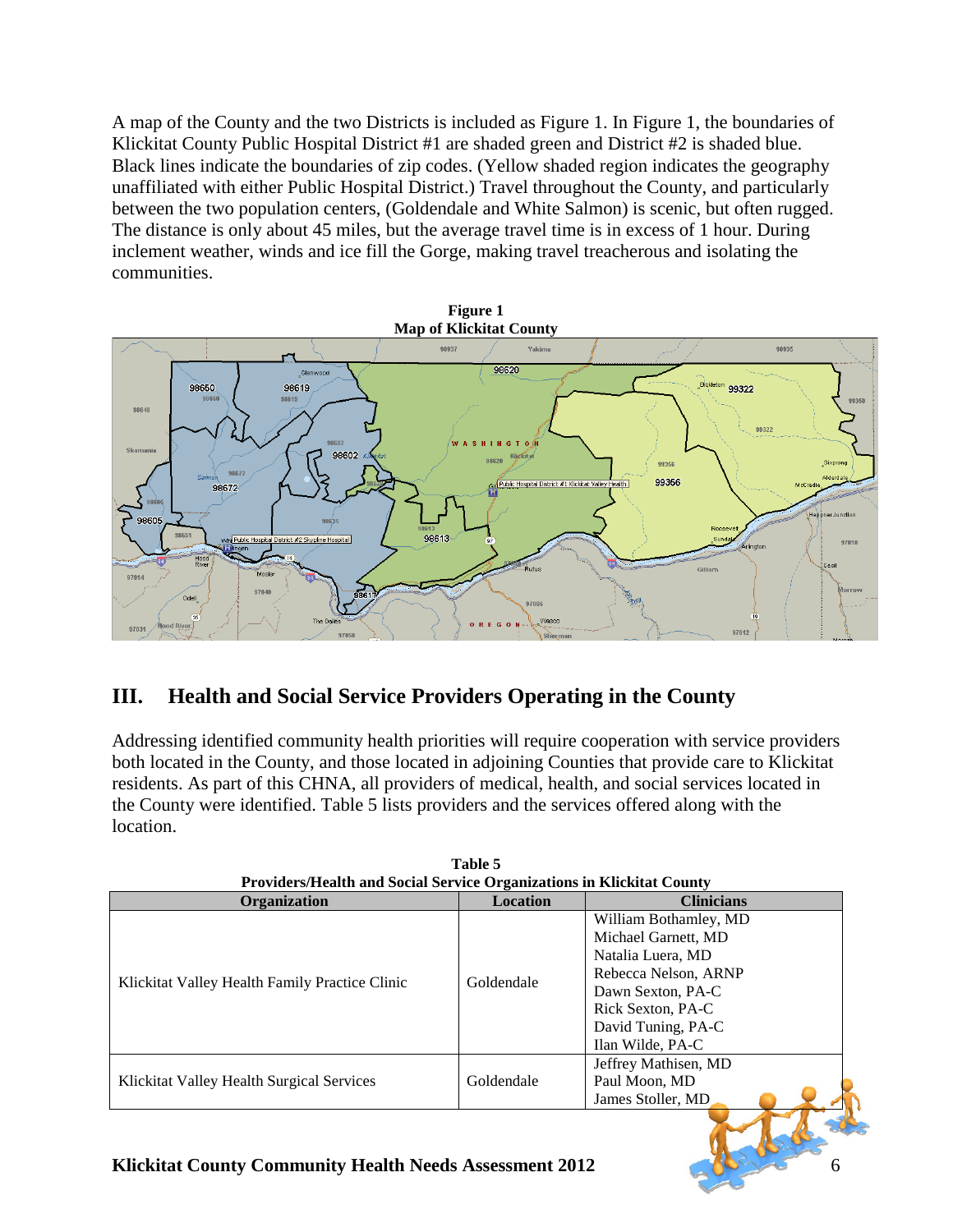| Organization                                    | <b>Location</b> | <b>Clinicians</b>                        |
|-------------------------------------------------|-----------------|------------------------------------------|
|                                                 |                 | David Schlosser, CRNA                    |
|                                                 |                 | Dagmar Crosby, MD                        |
| Klickitat Valley Health Emergency Services      | Goldendale      | Anh Nguyen, MD                           |
|                                                 |                 | Rick Sexton, PA-C                        |
|                                                 |                 | Bob Hill, PT                             |
| Klickitat Valley Health Physical                | Goldendale      | Glenda Lovejoy, OTR/L                    |
| Therapy/Occupational Therapy                    |                 | Rich Miller, PT                          |
|                                                 |                 | David Guarraia, MD, Cardiologist         |
| Klickitat Valley Health Cardiology Clinic       | Goldendale      | Peter Banitt, MD, FACC, FSCAI            |
|                                                 |                 | Eli Rosenthal, MD, FACC, FSCAI           |
| Klickitat Valley Health Vascular Clinic         | Goldendale      | Michale Zammit, MD, FACS, RPVII          |
| James Ogden, MD                                 | Goldendale      | James Ogden, MD                          |
| Reimche-Vu David DDS                            | Goldendale      |                                          |
| Comprehensive - Goldendale Center               |                 |                                          |
| Crisis Services                                 |                 |                                          |
| Comprehensive - White Salmon Center             |                 |                                          |
| Crisis Services Outpatient Therapy              |                 |                                          |
| Psychiatric                                     |                 |                                          |
| Evaluation                                      | Goldendale      |                                          |
| Residential                                     |                 |                                          |
| Alcohol & Substance Abuse                       |                 |                                          |
| <b>Help for Parents</b>                         |                 |                                          |
| <b>Suicide Prevention</b>                       |                 |                                          |
| Violence/Sexual Assault/Crimes                  |                 |                                          |
| Jail Diversion                                  |                 |                                          |
| Two Rivers Landing-Youth Evaluation & Treatment | Goldendale,     |                                          |
| Facility                                        | White Salmon    |                                          |
| Klickitat County Senior Services                | Goldendale      |                                          |
| Goldendale Dental Center Inc. PC                | Goldendale      |                                          |
|                                                 |                 | Stephen Bergmann, MD                     |
|                                                 |                 | Forest Hofer, PA                         |
| <b>Skyline Hospital Emergency Care</b>          | White Salmon    | Rodney Krehbiel, MD<br>Russell Smith, MD |
|                                                 |                 | Eric Stroud, PA                          |
|                                                 |                 | Sara Trask, MD                           |
|                                                 |                 | Christopher VanTilburg, MD               |
|                                                 |                 | Terrance Finstad, MD                     |
| Skyline Hospital Radiology                      | White Salmon    | Martin Foster, MD                        |
|                                                 |                 | Barbara Spezia, MD                       |
|                                                 |                 | Michael Hauty, MD                        |
| <b>Skyline Hospital Surgery</b>                 | White Salmon    | David Maccabee, MD                       |
|                                                 |                 | Gianna Scannell, MD                      |
|                                                 |                 | John Durkan, MD                          |
| <b>Skyline Hospital Orthopedics</b>             | White Salmon    | <b>Greg Stanley</b>                      |
|                                                 |                 | Charles Petit, MD                        |
|                                                 |                 | George Bailey, MD                        |
| Skyline Hospital OB/GYN                         | White Salmon    | Charlie Chambers, MD                     |
| Skyline Hospital Travel Clinic                  | White Salmon    | Matt Fahey, MD                           |
|                                                 |                 | Vassil Kaimaktchiey, MD                  |
| Skyline Hospital Pathology                      | White Salmon    | Arthur Van Eaton, MD                     |
|                                                 |                 |                                          |
|                                                 |                 | Floyd Comell, MD                         |
| Skyline Hospital Ophthalmology                  | White Salmon    | Daniel Kelly, MD                         |
|                                                 |                 | John Willer, MD                          |
|                                                 |                 |                                          |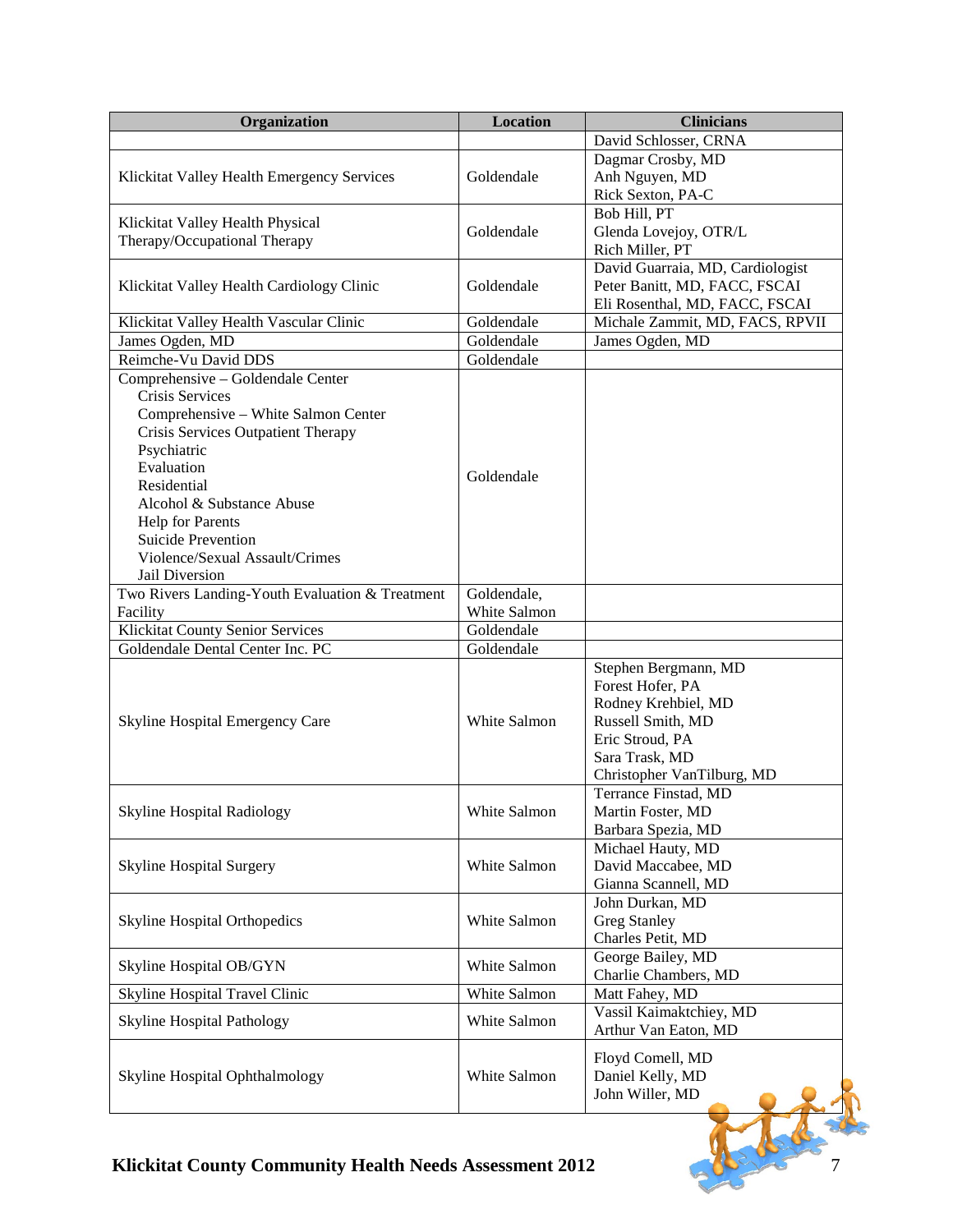| Organization                                      | <b>Location</b>     | <b>Clinicians</b>                                  |
|---------------------------------------------------|---------------------|----------------------------------------------------|
| Skyline Hospital Physical Therapy & Sports        |                     | Dave Wiltsie, MSPT, SCS<br>Shelly Skiles, MPT, OCS |
| Medicine                                          | White Salmon        | Bree Hoomans, DPT                                  |
|                                                   |                     | Kirsten Zefting, DPT                               |
|                                                   |                     | Ray FitzSimmons, MD                                |
|                                                   |                     | Alicia Gimenez, MD                                 |
|                                                   |                     | Cindy Horton, MD                                   |
|                                                   |                     | Steven Koontz, PA-C                                |
|                                                   | White Salmon        | R. Allen LaBerge, MD                               |
| NorthShore Medical group                          |                     | F. Joseph Rinella, D.O.                            |
|                                                   |                     | Christopher Samuels, MD                            |
|                                                   |                     | Liette Witherrite, MD                              |
|                                                   |                     | Troy Witherrite, MD                                |
|                                                   |                     | Gregory Zuck, MD                                   |
| Curtis W Mathisen, DDS                            | White Salmon        | Curtis W Mathisen, DDS                             |
| Staci L Hanson, DMD                               | White Salmon        | Staci L Hanson, DMD                                |
| <b>Tim Middaugh Dentist</b>                       | White Salmon        | <b>Tim Middaugh DDS</b>                            |
| White Salmon Family Practice                      | White Salmon        | Debra Short, MSN                                   |
|                                                   |                     | Erinn Quinn, MSN                                   |
| Sherman Martin, MS, LMHC                          | <b>White Salmon</b> | Sherman Martin, MS, LMHC                           |
| White Salmon Counseling                           | White Salmon        | Paul Grim, LMHC                                    |
| <b>Bergstrom Family Eye Care</b>                  | White Salmon        | Anthony Bergstrom, OD                              |
|                                                   |                     | Deborah Bergstrom, OD                              |
| Mountain Sage Medicine                            | Bingen              | Jennifer Silapie, ND                               |
| <b>Addus Healthcare</b>                           | Bingen              |                                                    |
| John Lloyd - (Behavioral Health)                  | Bingen              | John Lloyd, MA                                     |
| John Holley (Allopathic & Osteopathic Physicians) | Lyle                | John Holley, MD                                    |
| Hood River Speech Therapists                      | Hood River, OR      | Lara Dunn, MA, CCC                                 |
|                                                   |                     | Michael Collins, MS, CCC                           |
| Public Health Klickitat County Department of      | Goldendale          |                                                    |
| Health                                            | White Salmon        |                                                    |
|                                                   | Bingen              |                                                    |
| Washington Gorge Action Program                   | Goldendale          |                                                    |
|                                                   | Stevenson           |                                                    |

In addition to these providers, by virtue of the geography of the service area, there are services and providers located in neighboring Oregon that serve Klickitat County residents. There are several major river crossings in Klickitat County. The crossing near White Salmon provides access to resources in Hood River, Oregon; Providence Health Services operates both clinics and a hospital in Hood River. La Clinica, a federally qualified health center has clinics in The Dalles and Hood River. There are also crossings approximately 30 miles south and south west of Goldendale that connect to The Dalles, Oregon. Mid-Columbia Medical Center is also located in The Dalles, as well as a host of other health care services. Specialty services, including orthopedic, cardiology, and women's health are available in The Dalles.

<span id="page-8-0"></span>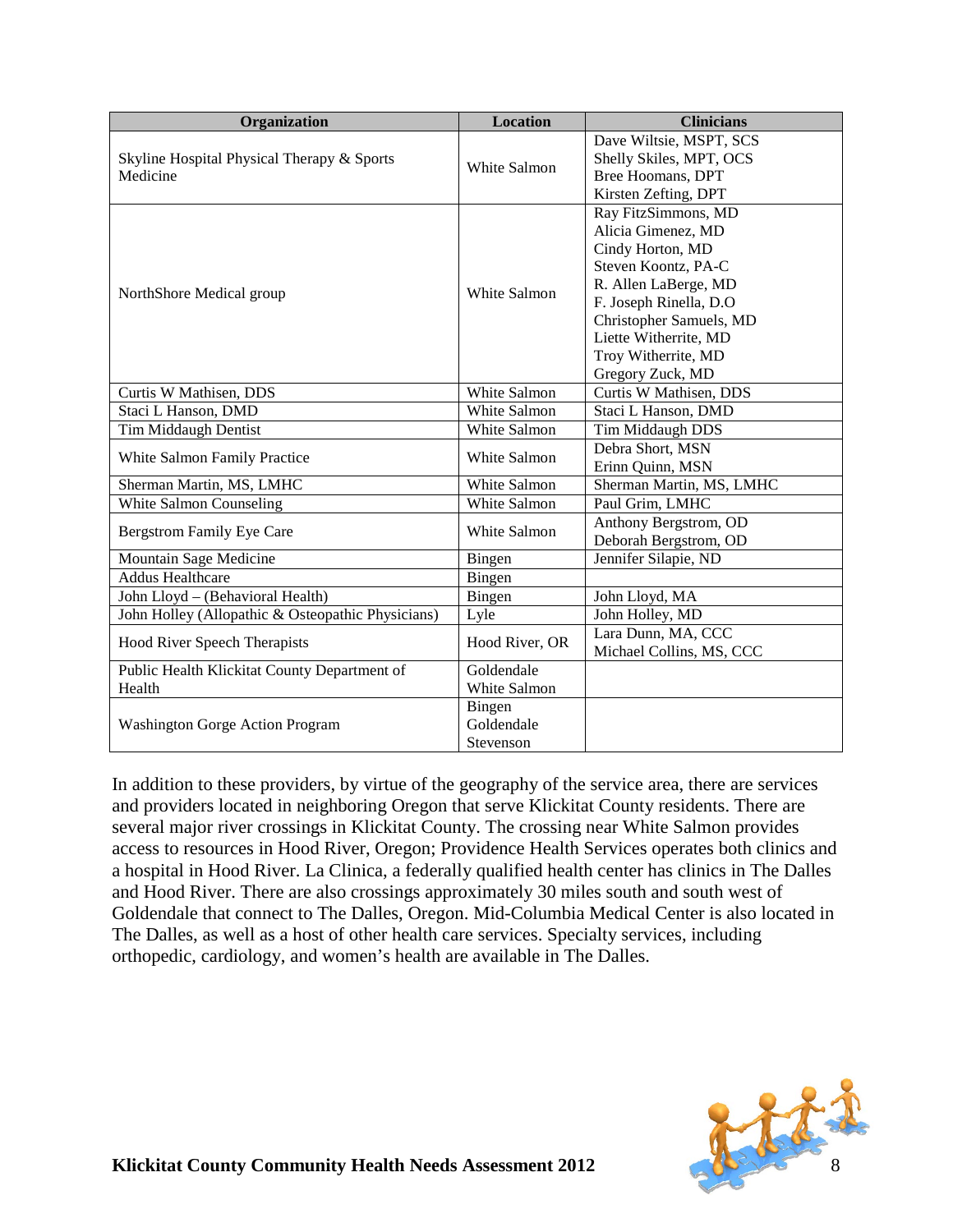# **IV. Process (Methods)**

A committee comprised of the County's health and social service and related organizations was convened. Cities and school districts also participated. Advance notices of all meetings were published on the Healthy People Alliance website, and were open to all. The Committee actively shaped the process by which the CHNA was conducted, and assisted in the prioritization of community needs.

Both primary and secondary data collection efforts were employed in this CHNA. Secondary data sources relied upon, include but are not limited to:

- Nielsen Claritas current and projected demographic information by age and ethnicity.
- 2010 U S Census detailed demographic information.
- Washington State Office of Financial Management 2011 Databook.
- Kids Count, the Annie E. Casey Foundation, a joint effort of the Children's Alliance and Washington State Budget & Policy Center.
- Washington State Health Care Authority: Enrollment figures for Medicaid.
- Centers for Disease Control: Trends in Oral Health Status: United States, 1988-1994 and 1999-2004.
- Washington State Department of Health:
	- o Maternal and Child Health Priority Issue Brief, May 16, 2008.
	- o Office of Maternal and Child Health Priorities 2005-2009.
- **Catholic Health Services, Community Health Needs Index.**
- Washington State Employment Security Department Unemployment rates.
- Community Health Rankings health behaviors and outcomes.
- United States Department of Health and Human Services Bureau of Primary Care, Migrant Health Program.
- Behavioral Risk Factor Surveillance System  $(BRFSS) a$  yearly survey conducted by the States and overseen by the CDC.
- The Health of Washington State, 2007, Washington State Department of Health.
- **Lots to Lose: How America's Health and Obesity Crisis Threatens our Economic Future** – the Bipartisan Policy Center

While the available secondary data painted a general picture of the community's demography, health factors, and health status, in order to fully assess the community's needs and priorities, the Health Department advocated for, and the Committee agreed to collect more specific (zip code level) data. It was agreed that a robust community survey process should be undertaken. A survey instrument was developed and distributed in three ways:

- 1. A random telephone survey of County households,
- 2. An on-line internet survey of community leaders and health care providers (key informants), and
- 3. A hard (paper) copy survey in local clinics and at the Klickitat County Fair.

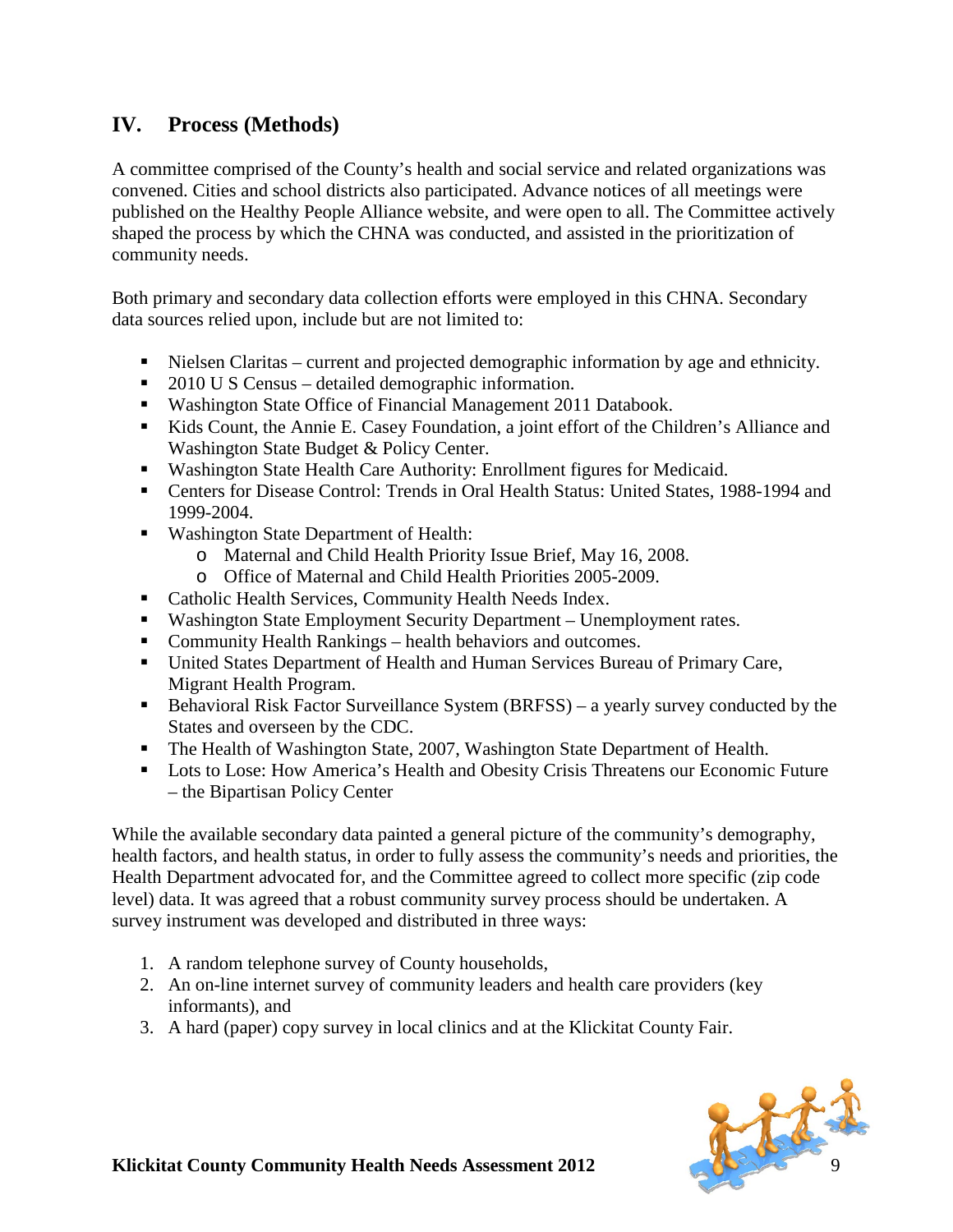#### *Telephone Survey*

The survey was conducted by telephone at various times throughout the day and evening from August 10, 2011 – August 19, 2011 using randomly generated telephone numbers for Klickitat County. The primary objectives of the survey were to gather data and ascertain opinions related to:

- Utilization patterns for outpatient services, primary care services, specialist services, hospital services and urgent care services.
- **Perceptions of and priorities for the local health care system.**
- General demographic information.
- Community perceptions of health status and health behaviors.

A total of 333 households were surveyed proportionally representing East and West County.

#### *Internet Survey*

In addition to the telephone survey, a web survey was also conducted between August 19, 2011 – September 8, 2011. 281 total surveys were returned from community leaders, county and health department employees, and health care providers.

#### *Hard Copy Survey*

In a specific effort to reach priority populations that are likely to be underserved in traditional sampling methods, paper surveys were distributed and collected at several venues, most specifically the Klickitat County Fair. 161 surveys were completed via paper.

Highlights of both the secondary and primary data are summarized in Section V, and where differences were found between West and East County, they are so noted.

A series of three CHNA Countywide meetings were held to secure input from those with broad knowledge of the community. Public Health was an integral part of the process. Other participants were identified and selected to participate in the CHNA process via formal invitations, and the Healthy People Alliance used its website to advertise and recruit other individuals with interest and knowledge of the community and public health.

As noted in Table 6, two of the meetings were held in Goldendale, with teleconference

capabilities for West County participants. 18 individuals participated in the initial meeting. The second meeting was also held in Goldendale, again with teleconferencing capabilities. 17

| <b>Meeting Schedule</b>                   |                    |                                |  |  |  |
|-------------------------------------------|--------------------|--------------------------------|--|--|--|
| <b>Meeting</b><br><b>Location</b><br>Date |                    |                                |  |  |  |
|                                           | September 29, 2011 | KVH, Goldendale                |  |  |  |
|                                           | November 2, 2011   | KVH, Goldendale                |  |  |  |
|                                           | January 25, 2012   | Skyline Hospital, White Salmon |  |  |  |

**Table 6**

individuals attended the November 2, 2011 Goldendale meeting and another 7 participated via teleconferencing from White Salmon. The final meeting was held in White Salmon, and while teleconferencing was offered as an option, all East County providers opted to attend in person. A total of 14 attended the final meeting. A list of participants is included in Table 7.

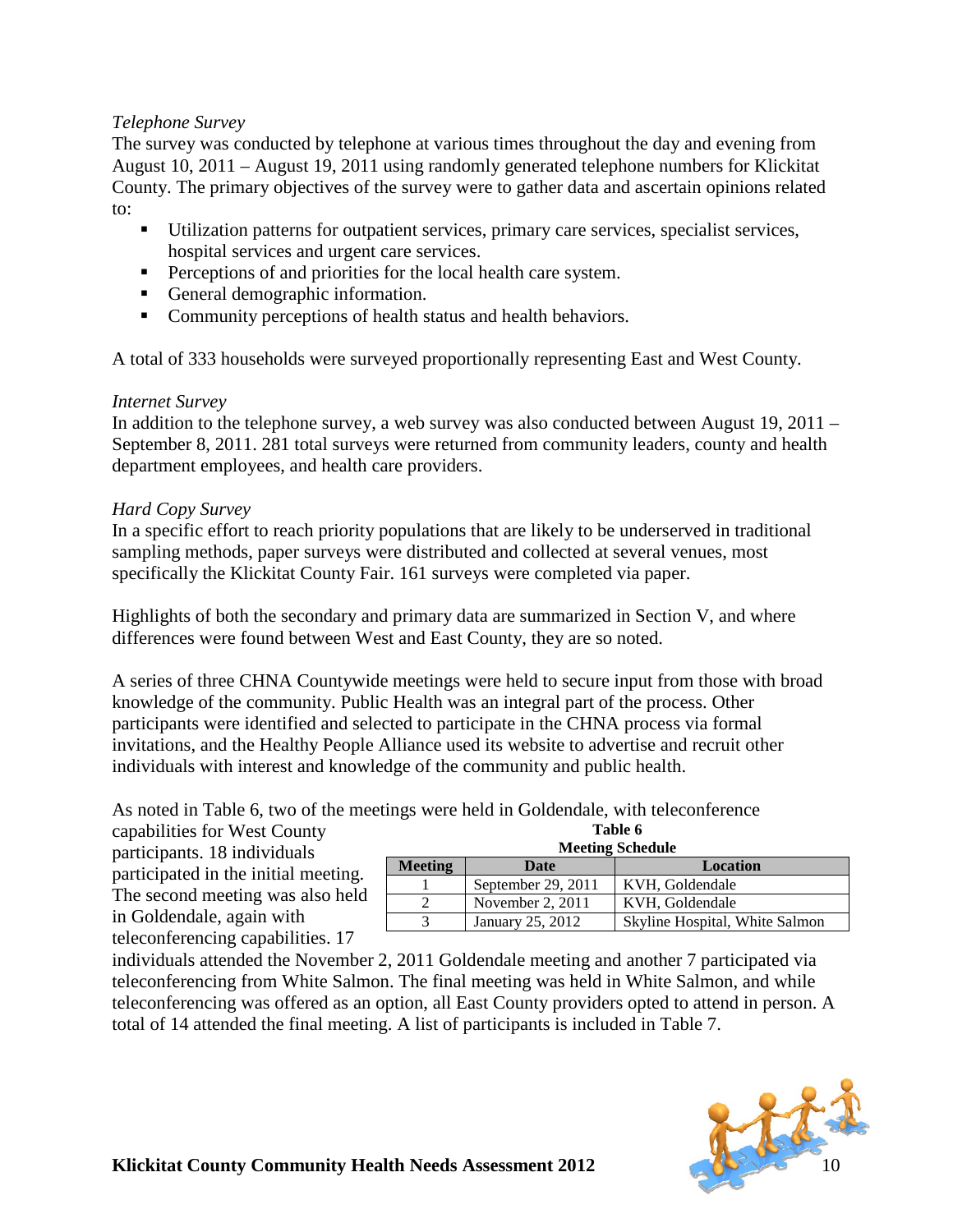| <b>Name</b>             | <b>Title</b>                                | r al derpants by Tanne and Trimatio<br><b>Affiliation</b>         |
|-------------------------|---------------------------------------------|-------------------------------------------------------------------|
| Charise Weis            | Director of Human Resources                 | Klickitat Valley Hospital                                         |
| Connie Pond             | Commissioner                                | Klickitat Valley Hospital                                         |
| Gail Garcia             | FPC Director                                | Klickitat Valley Health                                           |
| Jane Palmer             | Nursing/Community Health<br>Manager         | Klickitat County Health Department                                |
| <b>Jeff Teal</b>        | Director of Quality and Risk                | Klickitat Valley Health                                           |
| Jim Daniel              | Commissioner                                | Klickitat Valley Health                                           |
| Jody Carona             | Principal                                   | Health Facilities Planning & Development                          |
| Johanna Roe             | Staff                                       | Skamania Klickitat Community Network                              |
| John White              | <b>Chief Executive Officer</b>              | Klickitat Valley Health                                           |
| Kevin Barry             | Director                                    | Klickitat County Health Department                                |
| Larry Bellamy           | Administrator                               | City of Goldendale                                                |
| <b>Larry Gourley</b>    | <b>Community Member</b>                     | Goldendale                                                        |
| Leslie Smith            | Counselor                                   | <b>Central Washington Comprehensive Mental Health</b>             |
| Leslie Hiebert          | <b>Chief Financial Officer</b>              | Klickitat Valley Health                                           |
| Linda Williams          | Horizons Member                             | Klickitat County/WSU Extension                                    |
| <b>Lorraine Fritsch</b> | Manager                                     | Washington State Department of Social and Health Services         |
| <b>Mark Thomas</b>      | <b>Community Outreach</b>                   | Providence Hood River                                             |
| Melissa Morin           | <b>Community Health</b><br>AmeriCorp Member | Klickitat County Health Department                                |
| Mike Madden             | <b>Chief Executive Officer</b>              | Skyline Hospital                                                  |
| Monica Lash             | Volunteer                                   | <b>Healthy People Alliance</b>                                    |
| Paul Moyer              | PA                                          | La Clinica del Carino                                             |
| Ramona Reynolds         | <b>Support Service Director</b>             | Klickitat Valley Health                                           |
| Rhonda Turner           | <b>Respiratory Care Director</b>            | Klickitat Valley Health                                           |
| Serah Boland            | RN Supervisor                               | Skyline Hospital                                                  |
| <b>Sharon Carter</b>    | Director                                    | Klickitat County Senior Services/Transportation                   |
| Stephanie Horace        | <b>Chronic Disease Prevention</b>           | Klickitat County Health Department and Healthy People<br>Alliance |
| Stephanie Irving        | <b>Foundation Director</b>                  | <b>Skyline Hospital</b>                                           |
| <b>Theresa Rundell</b>  | <b>Nurse Practitioner</b>                   | Klickitat County Health Department                                |
| <b>Tristan Mock</b>     | <b>Health Manager</b>                       | Mid-Columbia Children's Council, Inc.                             |

#### **Table 7 Klickitat County CHNA Participants by Name and Affiliation**

<span id="page-11-0"></span>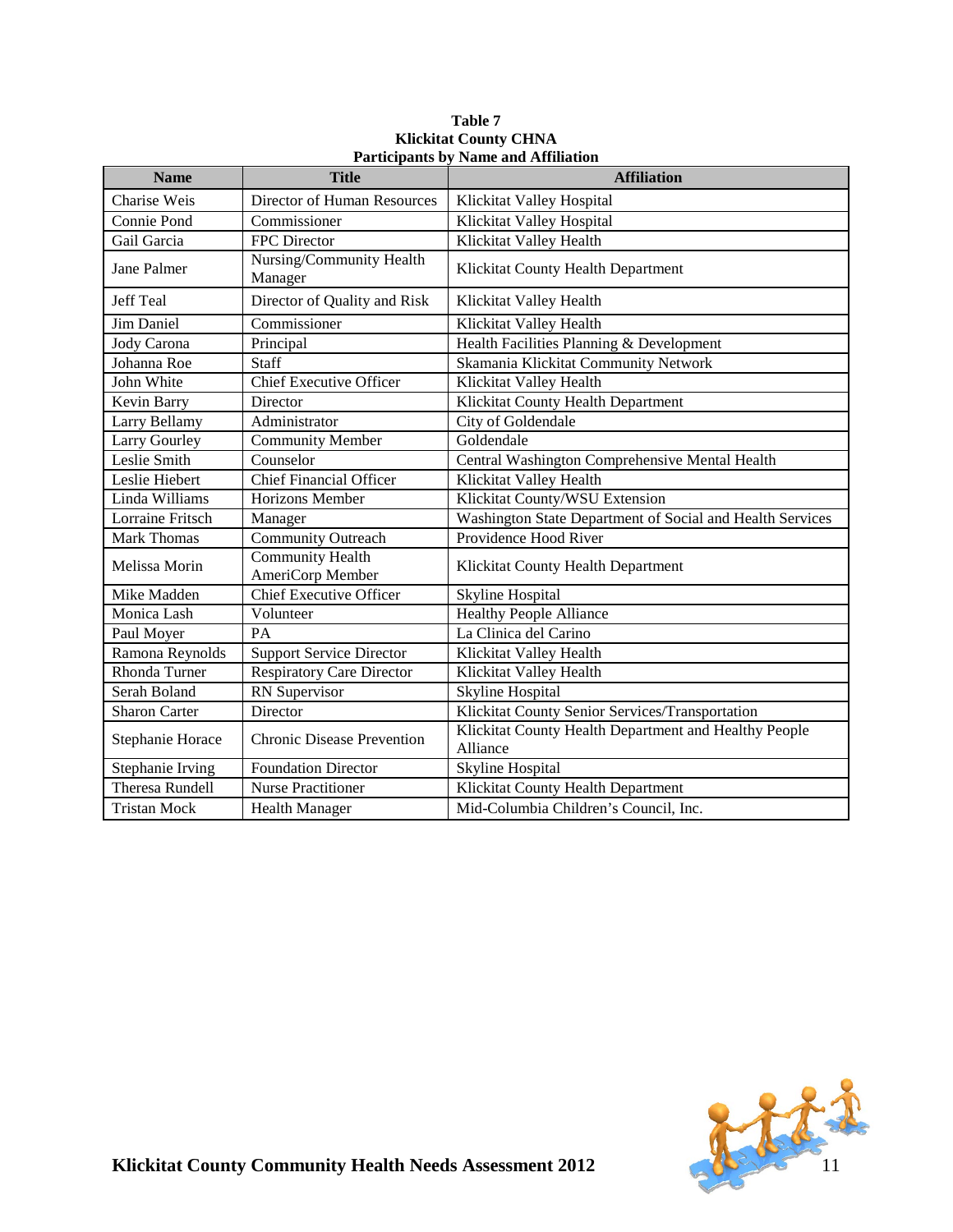# **V. Assessment of Community Health Needs**

### **Secondary Data**

The secondary data creates a profile of Klickitat County as a community with significant social and health needs, particularly compared to Washington State as a whole.

### *Social Environment*

Education is highly correlated with health status, and as demonstrated in Table 8, Klickitat residents are less-educated than State residents. Thirty-one percent of Washington State residents have a college degree, but only 17% of Klickitat County residents do. Klickitat County fares better with high school education: 87.2% of County residents have a high school diploma, similar to the 89.6% rate for the entire State. Only 9.1% of community residents speak a language other than English at home compared to 17.5% of all state residents, however, it is important to note that community residents are less likely to be foreign-born: only 5.6% were born outside of the United States, but 12.7% of State residents were.

The home ownership rate is higher than the statewide average: 69.9% of residents of the County own their own homes compared to 64.8% of all Washington residents. This may be in part due the median value of owner-occupied houses in the County being 70% of the value in the state overall.<sup>[1](#page-12-0)</sup> A related finding is that fewer county residents have high housing costs – spend at least 30% of their income on housing. In addition, the violent crime rate is less than one third of the State rate.

| Social Determinants                        |                  |              |  |  |
|--------------------------------------------|------------------|--------------|--|--|
| <b>Determinant</b>                         | <b>Klickitat</b> | <b>State</b> |  |  |
| Households with high housing costs*        | 33%              | 38%          |  |  |
| Residents who own their homes              | 69.9%            | 64.8%        |  |  |
| Residents with a high school diploma       | 87.2%            | 89.6%        |  |  |
| Residents with a college degree            | 17%              | 31%          |  |  |
| Language other than English spoken at home | 9.1%             | 17.5%        |  |  |
| Foreign born residents                     | 5.6%             | 12.7%        |  |  |
| Crime Rate*                                | 54               | 334          |  |  |
| <b>Inadequate Social Support</b>           | 16.9%            | 17.1%        |  |  |
| Unemployment Rate April 2012               | 9.5%             | 7.9%         |  |  |

**Table 8 Social Determinants**

*Source: US Census 2010, except for \*County Health Rankings2012*

Catholic Health Care West and Thomson Reuters have developed a method for quantifying the need for health care services, called the Community Need Index (CNI). This process takes into account both public health data and social factors affecting access to health care. These data are used to calculate the CNI, a number between one and five, with one corresponding to lowest need and five the highest. Overall, Klickitat County's weighted average CNI score is 3.7, placing the community in the quintile with the second highest need. CNI scores for individual zip codes can be found in Table 9. For comparison, the statewide score is 3.18.



<span id="page-12-0"></span> $1$  2010 US Census.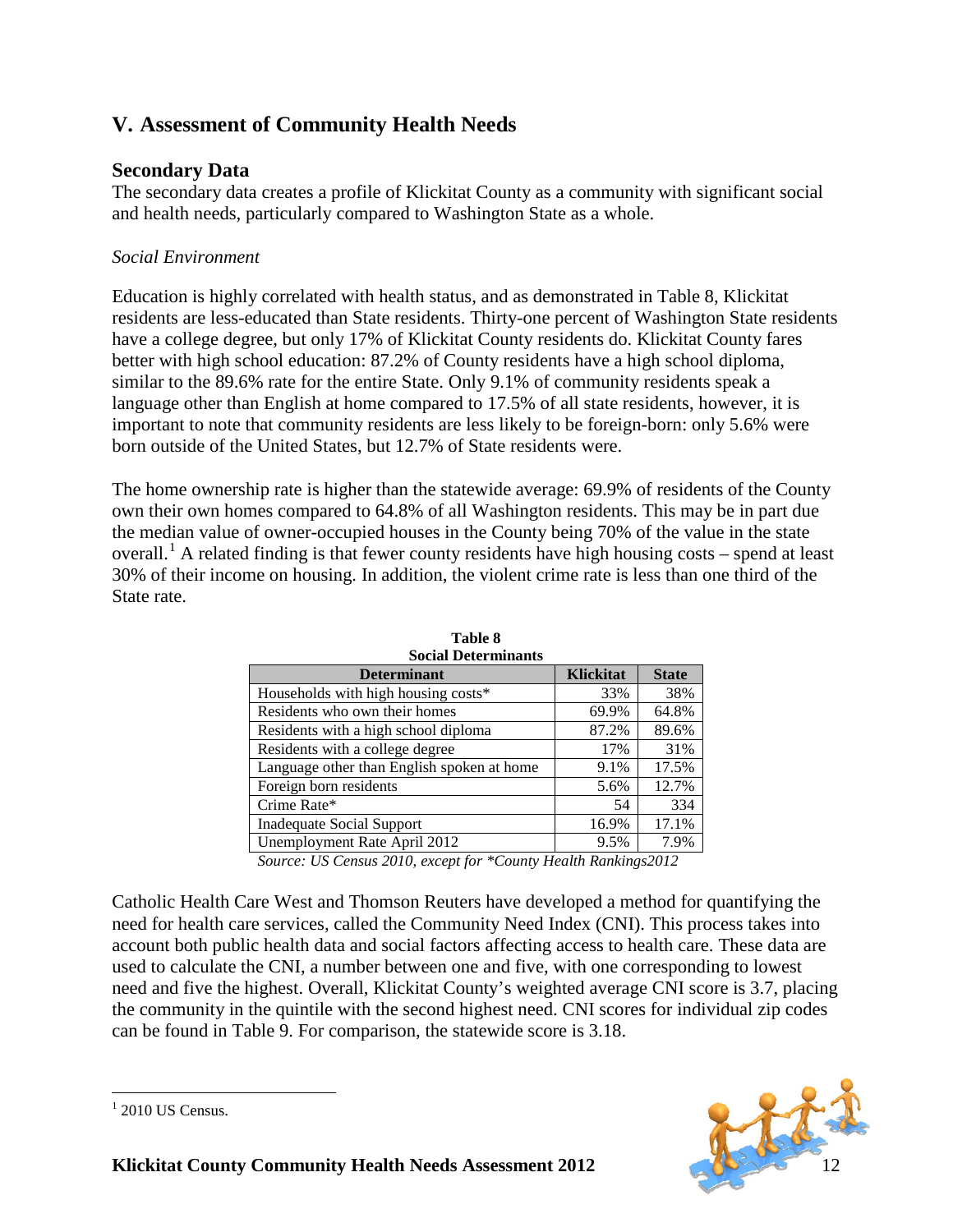|                      | CIAL BCOLOS TOL IMPORTATE COUNTY ZIP COULS |                      |                      |              |                         |  |
|----------------------|--------------------------------------------|----------------------|----------------------|--------------|-------------------------|--|
|                      | West                                       |                      |                      | <b>East</b>  |                         |  |
| <b>Zip Code</b>      | <b>Score</b>                               | <b>Ouintile</b>      | <b>Zip Code</b>      | <b>Score</b> | <b>Quintile</b>         |  |
| Glenwood $-98619$    | 2.8                                        | Mid Quintile         | Goldendale – 98620   | 3.8          | 2nd Highest Quintile    |  |
| Trout Lake $-98650$  | 2.8                                        | Mid Quintile         | Bickleton $-99322$   | 3.8          | 2nd Highest Quintile    |  |
| Appleton $-98602$    | 3.2                                        | Mid Quintile         | Roosevelt – 99356    | 3.8          | 2nd Highest Quintile    |  |
| Dallesport - 98617   | 3.4                                        | 2nd Highest Quintile | Centerville $-98613$ | 4            | 2nd Highest Quintile    |  |
| Bingen $-98605$      | 3.6                                        | 2nd Highest Quintile | Klickitat – 98628    | 4.2          | <b>Highest Quintile</b> |  |
| Lyle $-98635$        | 3.6                                        | 2nd Highest Quintile | Wahkiacus – 98670    |              | N/A                     |  |
| White Salmon - 98672 | 3.8                                        | 2nd Highest Quintile | Wishram $-98673$     | N/A          |                         |  |
| Husum $-98623$       |                                            | N/A                  |                      |              |                         |  |

**Table 9 CNI Scores for Klickitat County Zip Codes**

*Source: Community Need Index, Catholic Healthcare West. Bold indicates zip codes not within either Public Hospital District.*

Poverty is a strong risk factor for poor health. The poverty rate in Klickitat County (19.2%) is higher than the National (13.8%) or State (12.1%) rates. The child poverty rate is also higher, as identified in Figure 2. Additionally, the percent of children living in extreme poverty is 70% higher than the State.



**Figure 2 Poverty and Extreme Poverty in the County, State and Nation**

*No national data available for children in extreme poverty. Source: Kids Count (extreme poverty); US Census 2010 (all poverty, child poverty)*

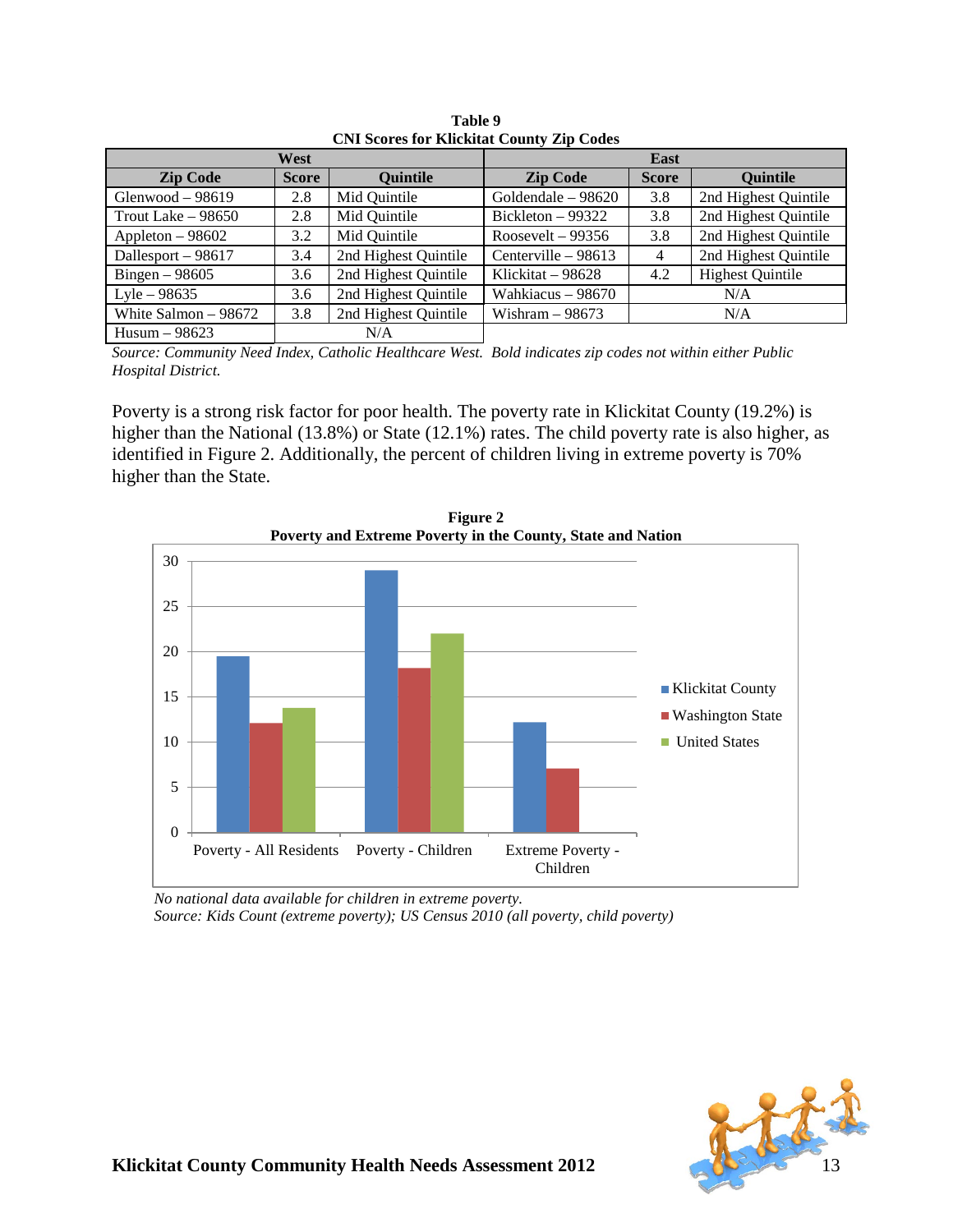#### <span id="page-14-1"></span>*Top Causes of Mortality, Morbidity and Hospitalization*

#### *Mortality*

In both Klickitat County and Washington State, the top causes of death in 2010 were Heart Disease and Cancer/Malignant neoplasms, as indicated in Table 10. These two conditions accounted for 68% of all deaths in the County. By comparison, in Washington, they accounted for approximately 55% of all deaths.<sup>[2](#page-14-0)</sup>

In comparison to the State, Klickitat County's death rate due to Alzheimer's disease is 67% lower than the State rate, though this may result partly from the availability of long-term care for Alzheimer's disease in the County. The death rates due to accidents and chronic lower respiratory disease were higher than the state rates; rural regions generally have higher death rates for accidents due an increase in driving.<sup>[3](#page-14-1)</sup>

| Rank                        | <b>Cause</b>                       | Klickitat | <b>State</b> | <b>Percent</b><br><b>Difference</b> |
|-----------------------------|------------------------------------|-----------|--------------|-------------------------------------|
|                             | Major cardiovascular diseases      | 234.3     | 222.6        | $+5%$                               |
| $\mathcal{D}_{\mathcal{L}}$ | Malignant neoplasms/Cancer         | 167.0     | 175.5        | $-5%$                               |
| 3                           | Accidents (Unintentional Injuries) | 46.7      | 40.1         | $+16%$                              |
|                             | Chronic lower respiratory diseases | 46.7      | 42.3         | $+10%$                              |
|                             | Diabetes mellitus                  | 23.4      | 23.5         | $-1\%$                              |
|                             | Alzheimer's                        | 13.7      | 42.3         | $-67%$                              |

**Table 10 Top Causes of Death in Klickitat County and Washington State 2005-2010, Rate per 100,000**

*Note: State and County rates are not age-adjusted Source: Washington State Center for Health Statistics*

As noted in Table 11, years of life lost, a measure of premature mortality that takes into account the age of the decedents, is also higher in Klickitat County with 7,558 years lost per 100,000 in contrast to the State's ratio of 5,915 per 100,000. Additionally, the fatality rate due to vehicular crashes is higher than the State rate; these rates tend to be higher for rural communities.

| таше 11                                                            |                  |              |
|--------------------------------------------------------------------|------------------|--------------|
| <b>Select County Health Statistics</b>                             |                  |              |
| Factor                                                             | <b>Klickitat</b> | <b>State</b> |
| Premature Deaths age-adjusted years lost before the age of 75      | 7.558            | 5.915        |
| Motor Vehicle Crash Fatality Rate per 100,000                      | 14               |              |
| $\alpha$ $\alpha$ $\beta$ $\alpha$ $\beta$ $\beta$ $\beta$ $\beta$ |                  |              |

**Table 11**

*Source: County Health Rankings*



<span id="page-14-0"></span>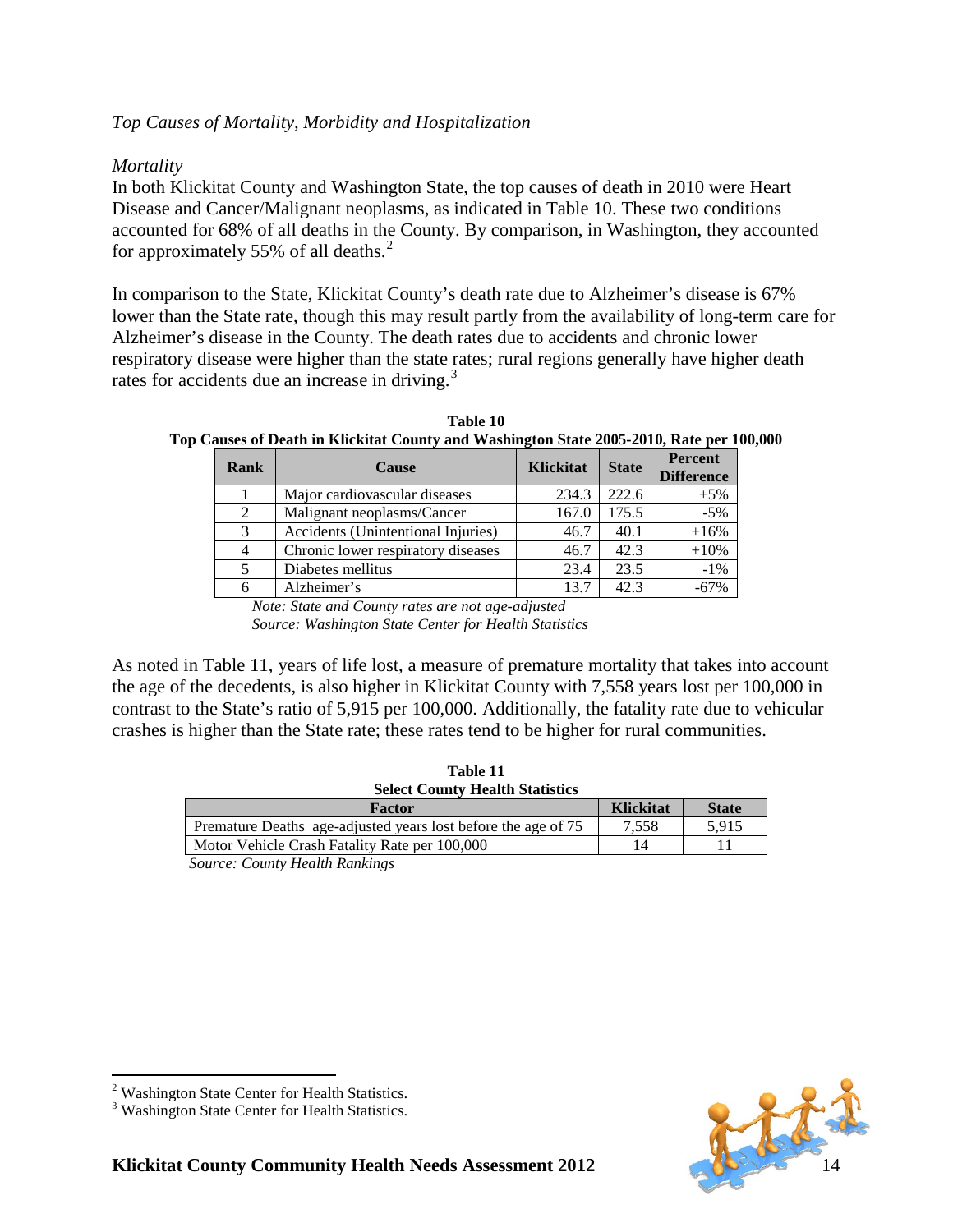#### <span id="page-15-0"></span>*Hospitalization Rates*

Analysis of the Washington and Oregon State CHARS databases identified top DRGs for hospital discharges in 2009. In both East and West County, the top DRG was vaginal delivery without complicating diagnoses followed by major joint replacement. Other common DRGs included esophagitis, gastroenteric and miscellaneous digestive disorders and simple pneumonia and pleurisy. (See Tables 12 and 13.) Taken together, these data indicate that, with the exception of births, a substantial proportion of the inpatient stays are for conditions that are associated with advanced age.

| <b>DRG</b> | <b>Description</b>                                                 | No. of<br><b>Discharges</b> | <b>Percent</b><br>of Total |
|------------|--------------------------------------------------------------------|-----------------------------|----------------------------|
| M775       | Vaginal delivery w/o complicating diagnoses                        | 56                          | 5.6%                       |
| M470       | Major joint replacement or reattachment of lower extremity w/o MCC | 38                          | 3.8%                       |
| M392       | Esophagitis, gastroent $\&$ misc digest disorders w/o MCC          | 32                          | 3.2%                       |
| M945       | Rehabilitation w CC/MCC                                            | 27                          | 2.7%                       |
| M195       | Simple pneumonia & pleurisy w/o CC/MCC                             | 23                          | 2.3%                       |
| M766       | Cesarean section w/o CC/MCC                                        | 23                          | 2.3%                       |
| M690       | Kidney & urinary tract infections w/o MCC                          | 21                          | 2.1%                       |
| M641       | Nutritional & misc metabolic disorders w/o MCC                     | 20                          | 2.0%                       |
| M194       | Simple pneumonia & pleurisy w CC                                   | 18                          | 1.8%                       |
| M743       | Uterine & adnexa proc for non-malignancy w/o CC/MCC                | 18                          | 1.8%                       |
|            | <b>Total</b>                                                       | 276                         | 27.4%                      |

**Table 12 E**<br>ERS GEORG 2000

*Source: Washington and Oregon CHARS databases*

| <b>DRG</b> | <b>Description</b>                                                 | No. of<br><b>Discharges</b> | <b>Percent</b><br>of Total |
|------------|--------------------------------------------------------------------|-----------------------------|----------------------------|
| M775       | Vaginal delivery w/o complicating diagnoses                        | 73                          | 7.2%                       |
| M470       | Major joint replacement or reattachment of lower extremity w/o MCC | 32                          | 3.2%                       |
| M951       | Other factors influencing health status                            | 27                          | 2.7%                       |
| M392       | Esophagitis, gastroent & misc digest disorders w/o MCC             | 26                          | 2.6%                       |
| M743       | Uterine & adnexa proc for non-malignancy w/o CC/MCC                | 23                          | 2.3%                       |
| M195       | Simple pneumonia & pleurisy w/o CC/MCC                             | 21                          | 2.1%                       |
| M603       | Cellulitis w/o MCC                                                 | 21                          | 2.1%                       |
| M766       | Cesarean section w/o CC/MCC                                        | 18                          | 1.8%                       |
| M491       | Back & neck procedures except spinal fusion w/o CC/MCC             | 15                          | 1.5%                       |
| M690       | Kidney & urinary tract infections w/o MCC                          | 15                          | 1.5%                       |
|            | <b>Total</b>                                                       | 271                         | 26.9%                      |

| Table 13                                    |
|---------------------------------------------|
| <b>West Klickitat County Top DRGs, 2009</b> |

*Source: Washington and Oregon CHARS databases*

Preventable hospital stays are defined as hospital stays for conditions that can be treated in an ambulatory setting. As noted in Table 14, Klickitat's rates of preventable hospital stays for the Medicare population are approximately 30% higher than the State rate.<sup>[4](#page-15-0)</sup>

 <sup>4</sup> County Health Rankings 2012.

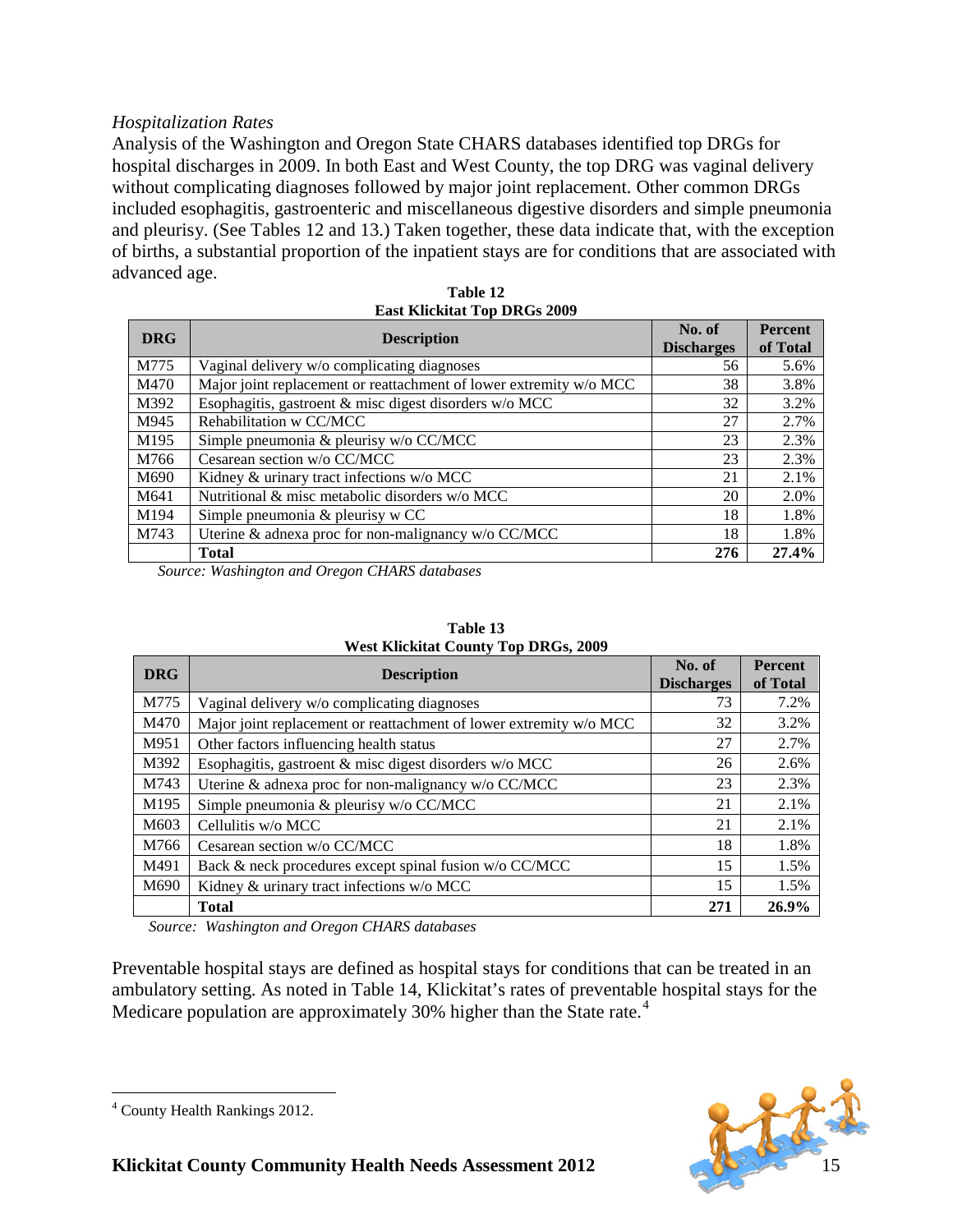**Table 14 Preventable Medicare Hospitalizations**

| Factor                                                      | <b>Klickitat</b> | <b>State</b> |
|-------------------------------------------------------------|------------------|--------------|
| Preventable Hospital Stays per 1,000 Medicare Beneficiaries |                  |              |
| Source: County Health Rankings                              |                  |              |

*Access to Care*

One of the factors affecting access to health care, particularly in rural regions, is having **Table 15**

sufficient providers to serve residents. Table 15 demonstrates that the physician supply is lower than the State, as is the case in many rural communities: there are 887 residents per primary care physicians in Klickitat County, versus 736 statewide. There is also a striking shortage of mental health providers: there are 2,513 Washington residents to every mental health provider, versus 6,797 Klickitat County residents per mental health providers.<sup>[5](#page-16-0)</sup> As a result, Klickitat County has been designated a mental health HPSA.<sup>[6](#page-16-1)</sup> Another

| <b>Ratio of Residents per Provider</b>          |                  |              |  |  |  |
|-------------------------------------------------|------------------|--------------|--|--|--|
| Provider                                        | <b>Klickitat</b> | <b>State</b> |  |  |  |
| Population per Primary<br>Care Provider         | 887              | 736          |  |  |  |
| Population per Mental<br><b>Health Provider</b> | 6,797            | 2,513        |  |  |  |
| Percent who did not<br>see a doctor due to cost | 13%              | 13%          |  |  |  |
| Percent uninsured                               | 20%              | 15%          |  |  |  |

*Source: County Health Rankings, 2012*

measure of access is whether care is affordable. Thirteen percent of Klickitat or Sate residents did not see a doctor due to the cost.

Another factor in access to health care is the insurance status of the population. In all of Washington State, 15% of residents do not have health insurance, which rises to 20% in Klickitat County.[7](#page-16-2) While 18.1% of all Washington residents are enrolled in Medicaid programs, 25.7% of Klickitat County residents are. In 2011, 39.4% of the community's children were enrolled in Medicaid and if children enrolled in CHIP are counted, fully 56% of children receive state-subsidized health care.<sup>[8](#page-16-3)</sup> Sixteen percent of the total population is considered disabled,  $1.0\%$  is enrolled in Disability Lifeline, and 0.5% receive State Supplemental SSI, which ranks the County  $3^{rd}$  and  $10^{th}$  in the State respectively, though it ranks  $30^{th}$  in population. Taken together, these data indicate that a significant proportion of the community falls into the priority populations that this CHNA process aims to address.<sup>[9](#page-16-4)</sup>

- <span id="page-16-0"></span>5 County Health Rankings, ibid.
- <span id="page-16-1"></span><sup>6</sup> A Guide to Federal Health Professional Shortage Area and Medically Underserved Area/Population Designations in Washington State; Washington State Department of Health.



 $7$  County Health Rankings, ibid.

<span id="page-16-3"></span><span id="page-16-2"></span><sup>&</sup>lt;sup>8</sup> Washington State Health Care Authority, Enrollment Figures for Medicaid.<br><sup>9</sup> Washington State OFM 2011 Databook.

<span id="page-16-4"></span>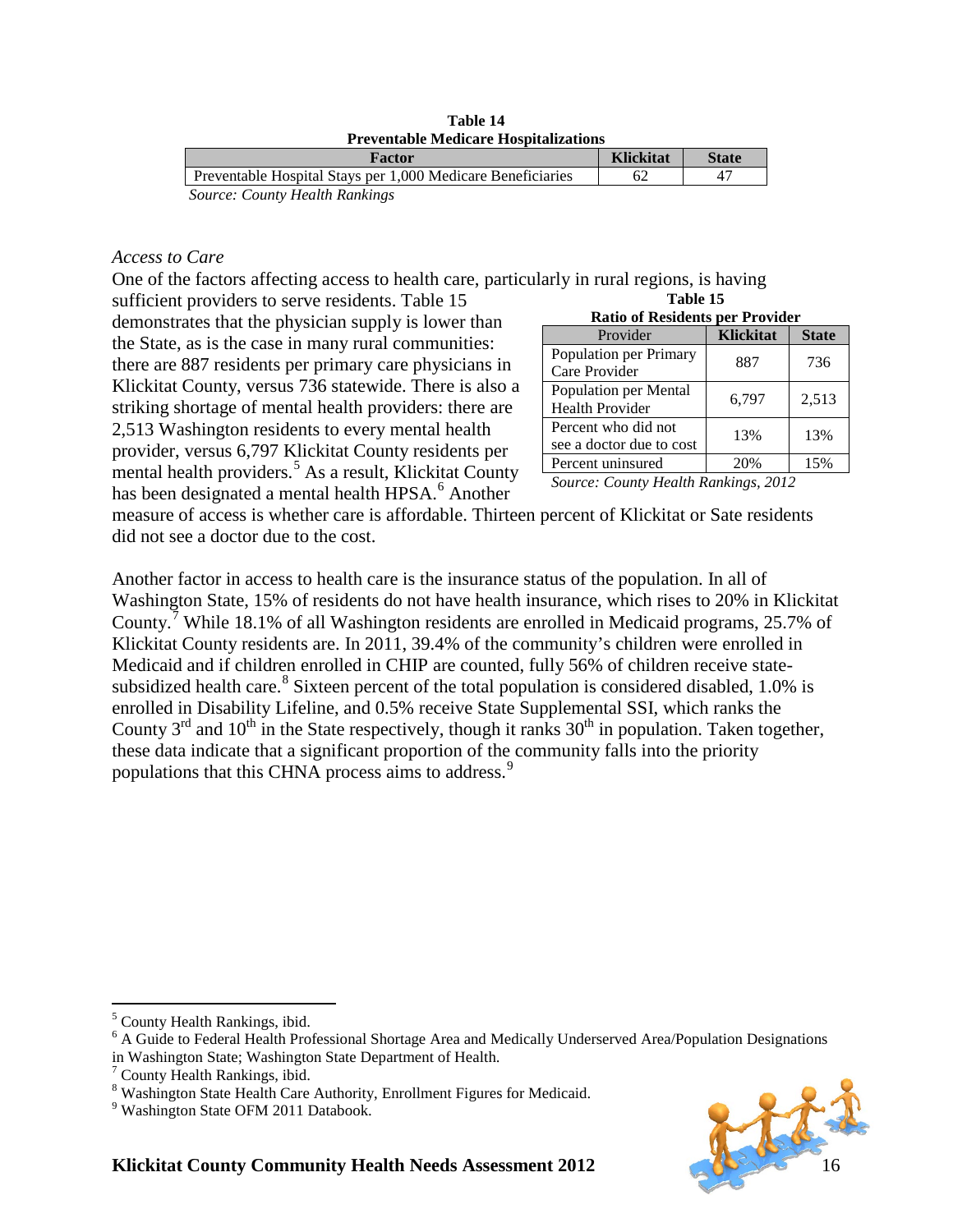Migrant farm workers are particularly likely to lack access to health care. Klickitat County has been designated as a migrant/seasonal primary care health professional shortage area (HPSA), a low income dental care HPSA, a mental health HPSA, and a Native American Medically Underserved Population. Currently, a seasonal farmworker is designated as "An individual whose principal employment (51% of time) is in agriculture on a seasonal basis, who has been so employed within the last twenty four months" while a migrant farmworker is a seasonal farmworker who "establishes for the purposes of such employment a temporary abode." The most recent data on migrant farmworkers in Klickitat County is from 2000, in which there were 2,079 migrant and seasonal farmworkers (MSFW) and 3,215 MSFW workers and non-workers.<sup>10</sup> Census 2000 data do not provide counts of MSFW populations, instead grouping them in the agriculture, forestry, fishing, hunting and mining (AFFHM) sector. In 2000, only 1,025 workers were classified in this category, less than half the count of MSFW, indicating that the census counts do not accurately reflect the presence of this population.<sup>[11](#page-17-1)</sup> The 2010 US Census identified 807 workers in the AFFHM sector; it is likely that the true number of MSFWs is closer to the 2000 count of MSFWs than the 2010 count of AFFHM sector workers.<sup>[12](#page-17-2)</sup>

#### *Food, Diet, Exercise, and Obesity*

The World Food Summit of 1996 defined food security as existing "when all people at all times have access to sufficient, safe, nutritious food to maintain a healthy and active life". Food security is built on three pillars:

- Food availability: sufficient quantities of food available on a consistent basis.
- Food access: having sufficient resources to obtain appropriate foods for a nutritious diet.
- Food use: appropriate use based on knowledge of basic nutrition and care, as well as adequate water and sanitation.

The percentage of residents participating in food assistance programs is higher in Klickitat County than in the State as a whole. In 2011, 18.4% of the total County population received food assistance.<sup>[13](#page-17-3)</sup> As demonstrated in Figure 3, a higher percentage of children in the County participated in food assistance programs; the percent of children participating in the State's Basic Food Program is about 30% higher than Statewide.<sup>[14](#page-17-4)</sup>



<span id="page-17-0"></span><sup>&</sup>lt;sup>10</sup> Migrant and Seasonal Farmworker Enumeration Profiles Study Washington, Migrant Health Program Bureau Primary Health Care Health Resources and Services Administration, 2000.<br>
<sup>11</sup> 2000 US Census.<br>
<sup>12</sup> 2010 US Census.<br>
<sup>13</sup> OFM ibid.<br>
<sup>14</sup> Kids Count ibid.

<span id="page-17-1"></span>

<span id="page-17-3"></span><span id="page-17-2"></span>

<span id="page-17-4"></span>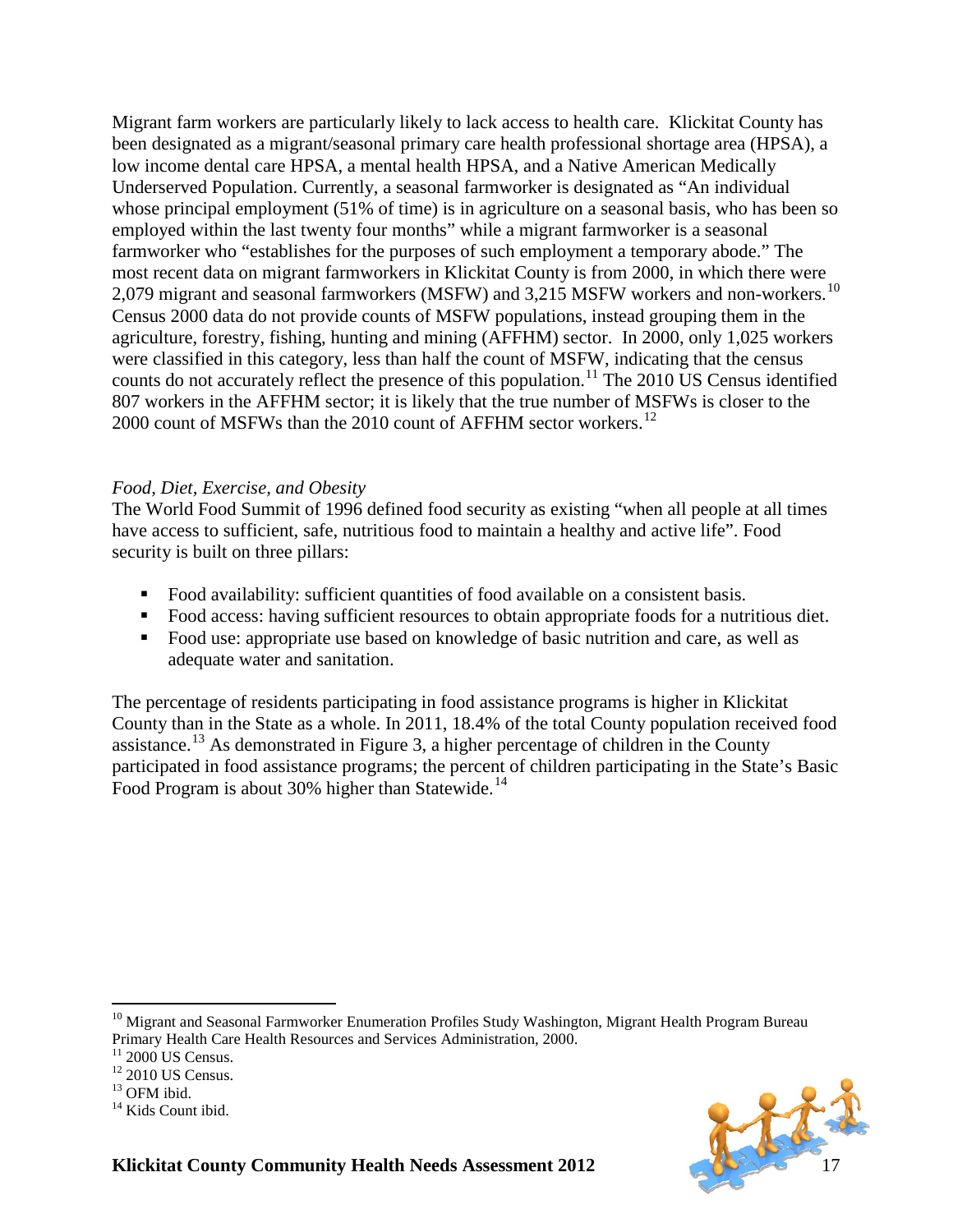**Figure 3 Food Assistance in the County and State**



*Source: Kids Count*

Access to healthy foods is also a challenge with only 42% of County residents residing in a zip code with at least one health food outlet such as a grocery store or farmer's market in comparison to  $69\%$  of State residents<sup>15</sup>.

### *Health Status and Risk Factor Behaviors*

There are several broad indicators to assess general health status: an individual's self-reported health status (including the reported number of poor mental or physical health days), an individual's percent disability, and Quality-Adjusted Life Years (QALY). On the whole, Klickitat residents' health status was similar to that of State residents. On average, they reported 3.6 poor physical health days and 3.3 poor mental health days, with poor health days making up fewer than 13% of all days in a month. The percent of residents who considered their health to be poor or fair was comparable, as indicated in Table 16.

|              | таріе то                      |                               |                        |  |  |  |
|--------------|-------------------------------|-------------------------------|------------------------|--|--|--|
|              | <b>General Health Status</b>  |                               |                        |  |  |  |
|              | <b>Average Number of Poor</b> | <b>Average Number of Poor</b> | <b>Percent in Poor</b> |  |  |  |
|              | <b>Mental Health Days</b>     | <b>Physical Health Days</b>   | or Fair Health         |  |  |  |
| County       | 3.3                           | 3.6                           | 14%                    |  |  |  |
| <b>State</b> | 3.3                           | 3.6                           | 13%                    |  |  |  |

**Table 16**

*Source: County Health Rankings, 2012*



<span id="page-18-0"></span><sup>&</sup>lt;sup>15</sup> County Health Rankings ibid.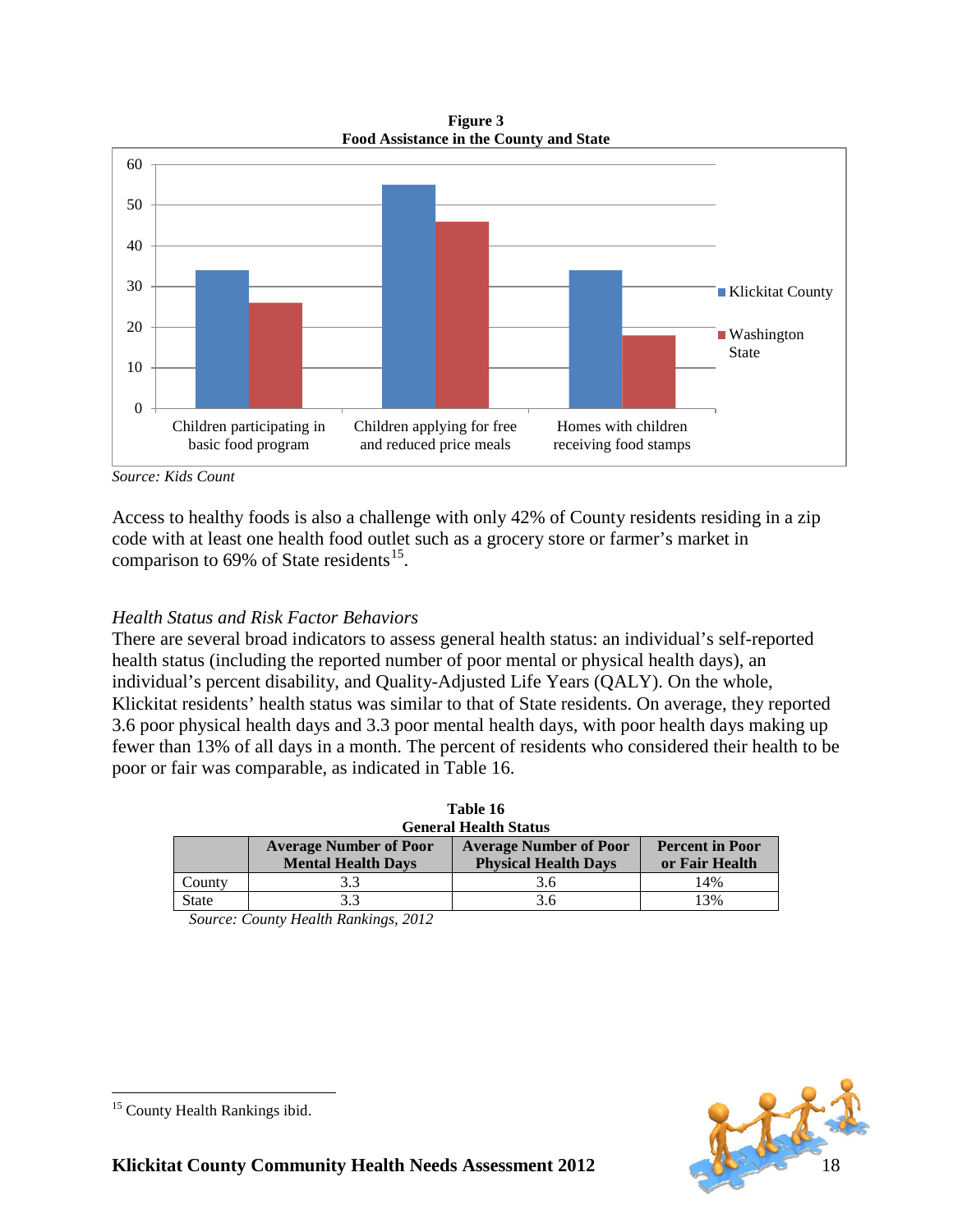Chronic health conditions can severely impact an individual's quality of life and increase the risk for other diseases. Obesity is a growing concern, as it raises the risk for diabetes, asthma, heart disease, and some cancers. The obesity rate in Klickitat County is the same as in the State, as indicated in Table 17. Diabetes is slightly more prevalent. Though these rates are similar to State rates, the Nation as a whole is already seeing an increase in health care costs due to the increases in these conditions. The most striking difference is in the prevalence of Asthma. Washington has had among the highest rates of asthma in the country for many years; Klickitat County has one of the higher rates in the state.<sup>[16](#page-19-0)</sup>

| Table 17                                                          |              |                 |         |  |  |
|-------------------------------------------------------------------|--------------|-----------------|---------|--|--|
| <b>Chronic health conditions</b>                                  |              |                 |         |  |  |
| <b>Population</b>                                                 | <b>Obese</b> | <b>Diabetes</b> | Asthma* |  |  |
| County                                                            | 27%          | 9%              | 12.3    |  |  |
| <b>State</b>                                                      | 2.7%         | 8%              |         |  |  |
| Source County Health Rankings. 2012 except for *The burden of Ast |              |                 |         |  |  |

*Source County Health Rankings, 2012 except for \*The burden of Asthma in Washington State 2008, Sept 2008*

Though genetics and health care consumption affect an individual's health, in the developed world, approximately 50% of an individual's health is determined by their lifestyle; the rapid rise in obesity rates over the past thirty years is an excellent example. Chief among the lifestyle causes of disease is the sedentary western lifestyle. Recent findings from the CDC indicated that of all money spent on health care, 75% was spent on chronic diseases. A substantial proportion of these diseases are preventable, and half of all Americans now have at least one chronic disease. The Bipartisan Policy Center has recommended that non-clinical health services, which account for only 3% of all health spending, be included in health resources to prevent the development of chronic disease such as Obesity and Diabetes.[17](#page-19-1) Smoking is another important factor in health: it raises the risk of stroke, heart disease, and various cancers. Public health campaigns have reduced the rate of smoking over the years. In Klickitat County, 17% of residents are smokers, a rate that is comparable to the state rate, as indicated in Table 18 below. Excess weight is dependent on eating habits as well as physical activity. Though obesity rates are comparable, Klickitat residents are more likely to be physically inactive that State residents, further increasing the risk of heart disease.

| таріе то<br><b>Behavioral Risk factors</b> |                |                            |                                                 |  |  |
|--------------------------------------------|----------------|----------------------------|-------------------------------------------------|--|--|
| <b>Population</b>                          | <b>Smokers</b> | <b>Physically Inactive</b> | <b>Engaging</b> in<br><b>Excessive Drinking</b> |  |  |
| County                                     | 17%            | 23%                        | 16%                                             |  |  |
| <b>State</b>                               | 17%            | 19%                        | 17%                                             |  |  |

**Table 18***n* **<b>18***n* **18***n* **18***n* **18***n* **<b>18***n* **18***n* **<b>18***n* **18***n* **18***n* **18***n* **18***n* **<b>18***n* **18***n* **18** 

*Source: County Health Rankings, 2012*

<span id="page-19-1"></span><span id="page-19-0"></span><sup>&</sup>lt;sup>16</sup> The burden of Asthma in Washington State 2008.<br><sup>17</sup> Lots to Lose: How America's Health and Obesity Crisis Threatens our Economic Future: June 2012, the Bipartisan Policy Center.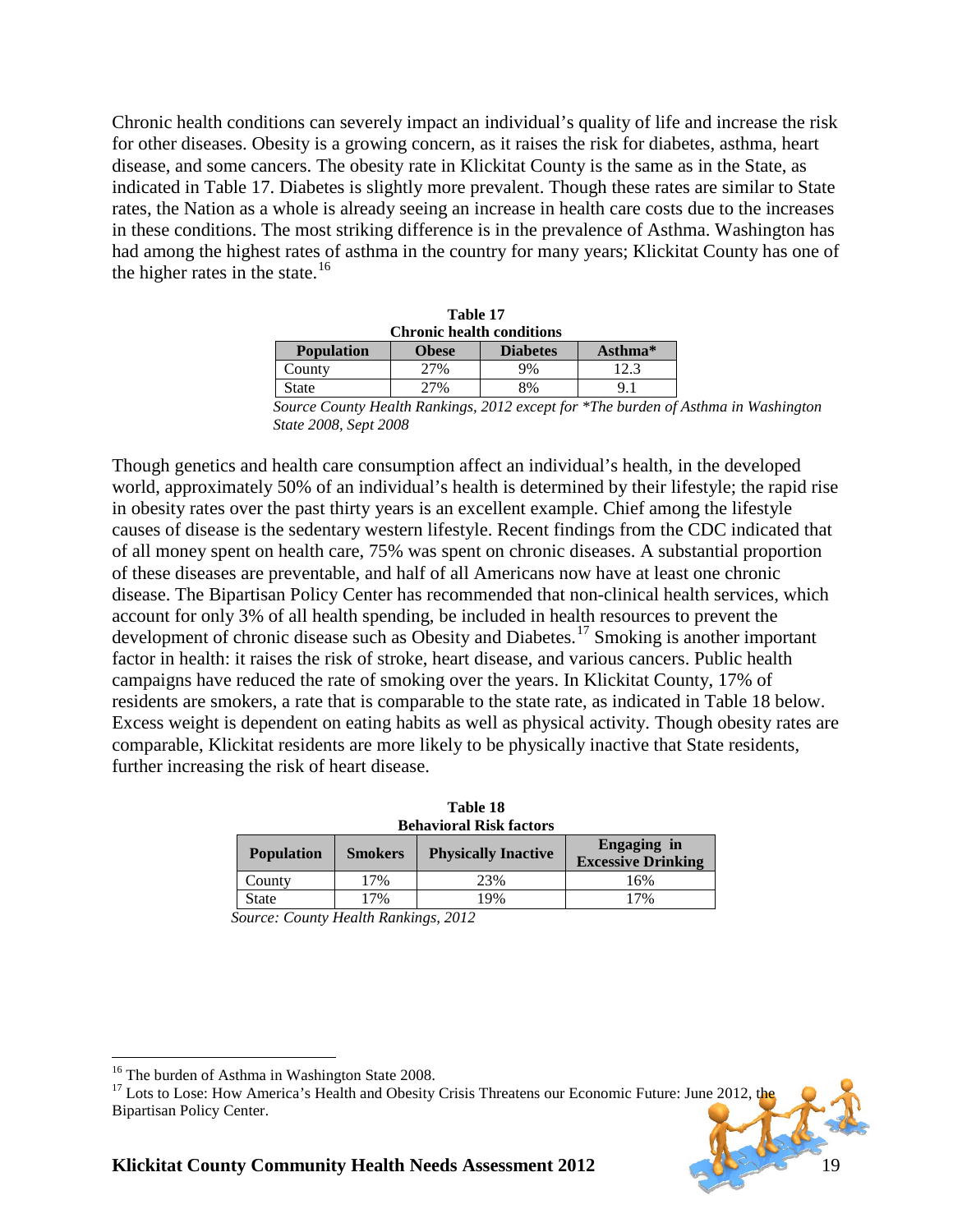Heart Disease is very much a disease of the modern lifestyle. In addition to the risk factors mentioned previously, metabolic risk factors include high cholesterol and high blood pressure. These data are unavailable at the county level, and so State data were used. Washington State rates were similar to the National rates: over a third of Americans have high cholesterol and more than a quarter have High blood pressure.<sup>[18](#page-20-0)</sup> Even though these rates are similar to the National rates, as indicated in Figure 4, this indicates that these diseases are very important and could represent a significant burden on the health system, leading to increases in heart disease, stroke, blindness, End Stage Renal Disease (ESRD), and dementia.



### *Child Health*

Health status during adulthood is partly a result of health during childhood – most overweight children grow up to be overweight adults. In Klickitat County, 31.4% of tenth graders are overweight in comparison to the State rate of 24%, as noted in Table 19. In Klickitat County, fully 40% of children are living in single parent families, a rate that is one third higher than the State rate. Teen parents are more likely to raise children in a single-parent family, but the teen pregnancy rate in Klickitat County is lower than the State rate. A child's health can be significantly affected by the conditions *in utero* – children born to women who smoked while pregnant are at risk for low birth weight among other problems. The rate of births to mothers who smoked is more than twice as high in Klickitat County as the State rate. The percent of babies born with low birth weight is slightly higher than the State rate; low birth weight is the primary risk factor for infant mortality, though Klickitat County's population is too small to derive meaningful rates of infant mortality.



<span id="page-20-0"></span><sup>&</sup>lt;sup>18</sup> BRFSS 2010 CDC.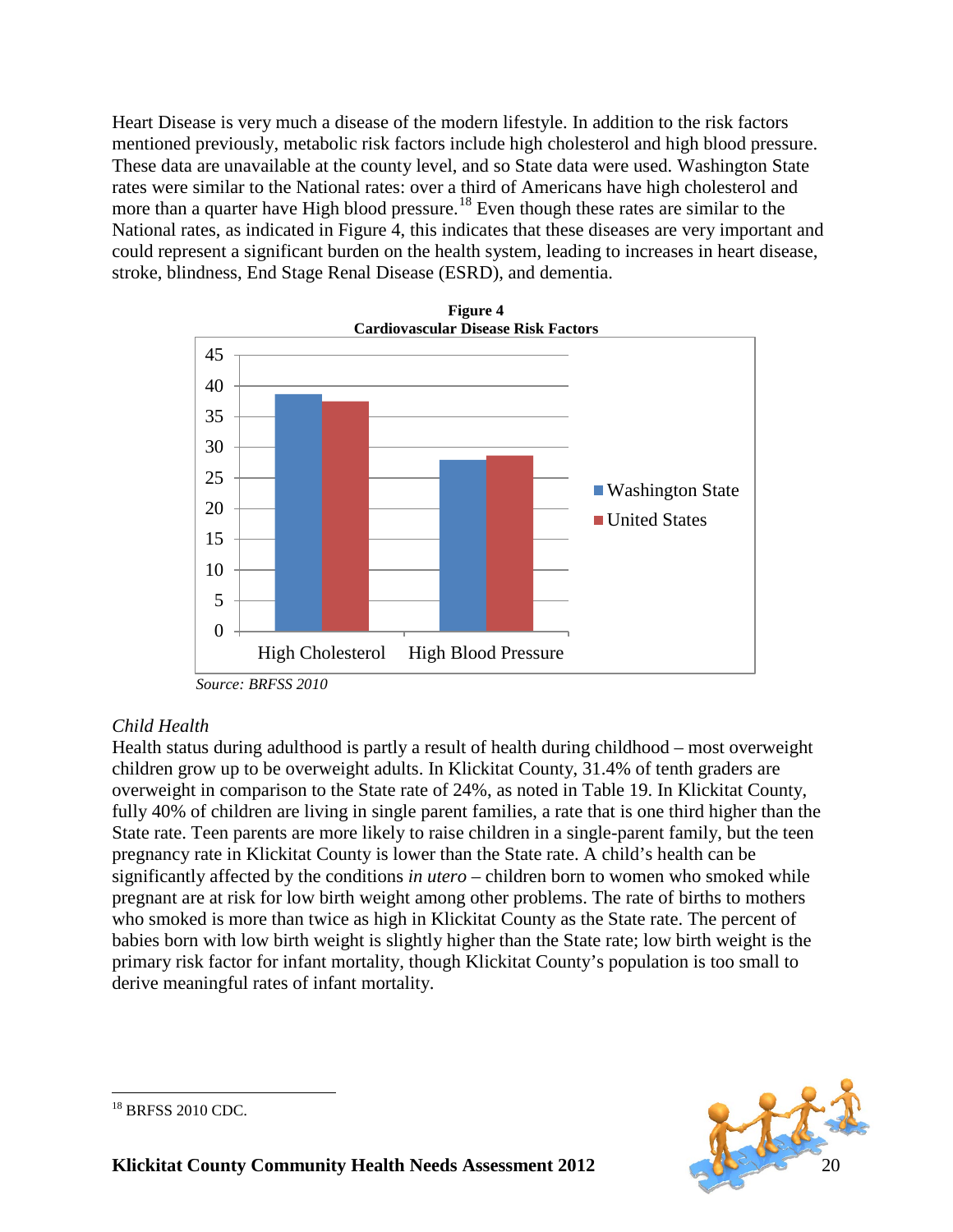| <b>Indicator</b>                                    | County | <b>State</b> |
|-----------------------------------------------------|--------|--------------|
| Child poverty rate                                  | 29%    | 18.2%        |
| Children living in single parent families           | 40%    | 29%          |
| Children participating in the basic food program*   | 34%    | 26%          |
| Children applying for free and reduced price meals* | 55%    | 46%          |
| Homes with children receiving food stamps*          | 34%    | 18%          |
| Tenth graders who are overweight                    | 31.4%  | 24%          |
| Children in foster care* per 1,000                  | 13.0   | 6.0          |
| Two year old immunization rates*                    |        | 73.7%        |
| Births to mothers who smoked*                       | 21%    | 10%          |
| Mothers with late prenatal care*                    |        | 7%           |
| Low Birth weight babies                             | 6.8%   | 6.3%         |
| Teen pregnancy, per 1,000                           | 38     | 44           |

**Table 19 Child Health Indicators**

*County health rankings except for \*, Kids Count*

#### *Environmental Health*

Environmental conditions can significantly affect an individual's health. Ozone pollution is primarily an urban pollutant resulting from motor vehicle exhaust. Klickitat did not have any ozone days, Washington State had 3. Particulate matter pollution results from farming and smelting – Klickitat County had a single particulate matter day in comparison to six for the State.<sup>[19](#page-21-0)</sup> The Superfund program was created in order to deal with sites that will need long-tern efforts to clean up. While there are multiple Superfund sites in Washington State, none are located in Klickitat County.

#### *Oral Health*

Childhood oral health problems often go unnoticed until they cause serious pain, at which time surgery is frequently necessary to successfully treat the conditions. Over the past five years, there has been a nationwide increase in the number of pre-school aged children with multiple cavities, a phenomenon that is occurring in all income levels. The Centers for Disease Control and Prevention (CDC) reported that the mean filled dental surfaces in children 2-5 years of age living below the poverty line has increased from one to nearly three. While increases in this indicator were found in this age group across all incomes, this was particularly prominent in children living below the poverty line.<sup>[20](#page-21-1)</sup> In Washington State, 59% of second and third graders were found to have tooth decay; 70% of this age group in Klickitat County was found to have decay.<sup>[21](#page-21-2)</sup> These findings suggest that Oral Health should be a priority in Klickitat County, especially given the high percentage below-average income households.



<span id="page-21-2"></span><span id="page-21-1"></span><span id="page-21-0"></span><sup>&</sup>lt;sup>19</sup> County Health Rankings.<br><sup>20</sup> Trends in Oral Health Status: United States, 1988-1994 and 1999-2004: CDC April 2007.<br><sup>21</sup> Washington County Oral Health Profiles, Washington State Department of Health.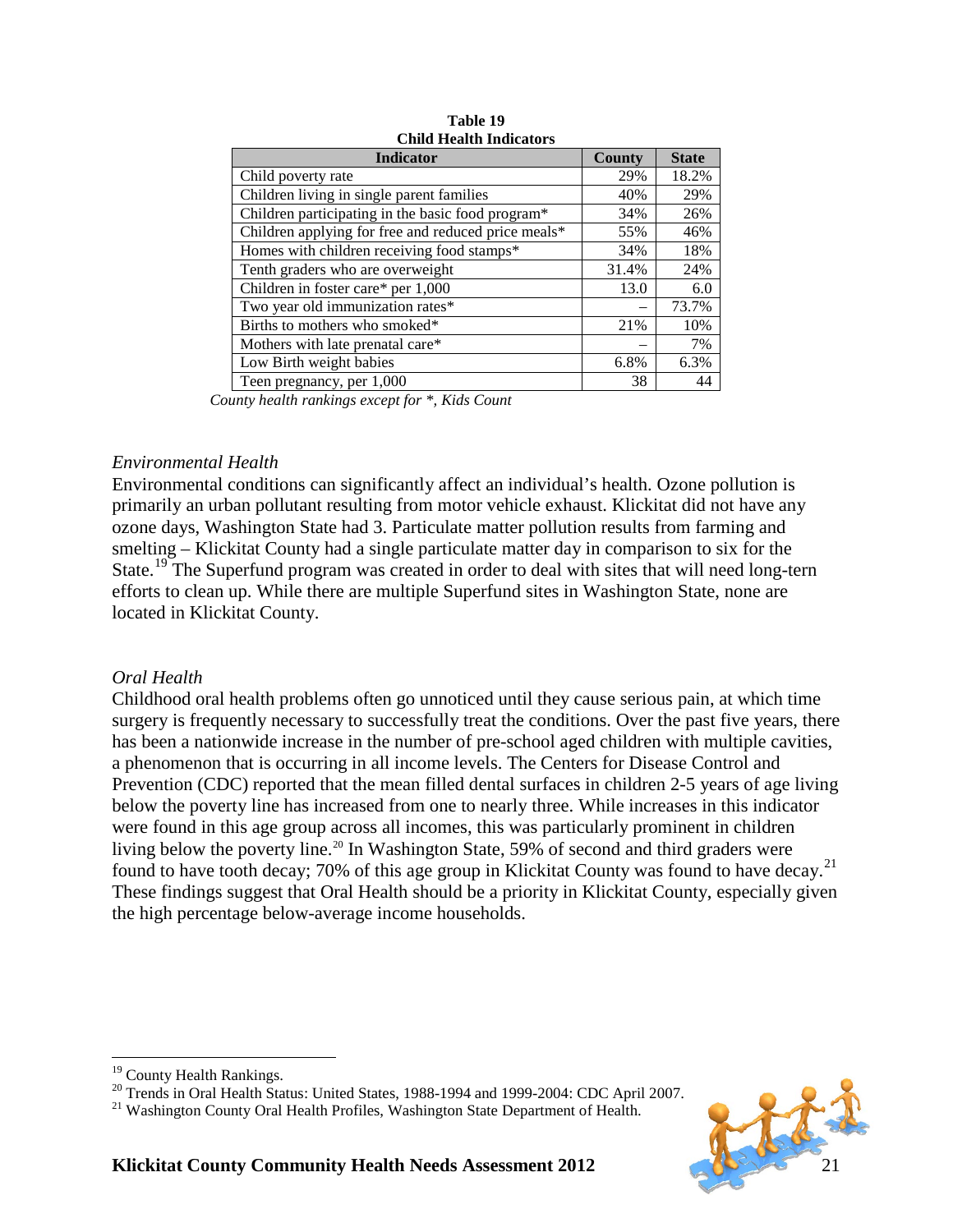### *Mental Health*

Individuals with a mental health condition are more likely to have physical health problems, though whether the mental health condition is a cause or effect is not known. Individuals with poor mental health are more likely to smoke, drink heavily, or be obese. The 2006 BRFSS revealed that 9% of Washington State and Klickitat County residents had at least 14 poor mental health days (days in which an individual experiences significant emotional problems or stress) in the previous 30 days. In Washington State, women between 18 and 64 were most likely to report poor mental health; while respondents 65 or older were less likely to report poor mental health. The 2006 Healthy Youth survey noted that between 25-30% of  $8^{th}$  10<sup>th</sup> and 12<sup>th</sup> graders had symptoms of depression in the previous year, and overall, about 20% of children met the diagnostic criteria for a mental illness. Barriers to achieving mental health include the stigma associated with mental illness and the shortage of mental health providers. $^{22}$  $^{22}$  $^{22}$ 

## **Primary Data**

At the request of the Committee, and in an effort to collect both updated information and information separately for the Eastern and Western portions of the County, HFPD surveyed County residents in order to obtain data on health status, use of health services, compliance with preventive care, health concerns, and perceived community health needs.

Several key findings emerged from the surveys, including:

- Most residents were satisfied with their health care, though there were concerns expressed about the affordability of health care and access to services, particularly specialty care.
- Respondents also cited lack of access to pharmacy care as a concern. Specifically, West residents noted the absence of a 24 hour pharmacy in White Salmon and East residents repeatedly identified Goldendale's lack of a pharmacy that accepts Medicaid.
- The lack of substance abuse treatment in the County was also identified as a concern, particularly by health care workers.
- **Programming and support for the elderly is also a concern.**

Additional drill down on these concerns is included below:

The majority of both East and West County residents surveyed by phone had experienced a nonurgent primary care visit in the last 12 months, and 84% reported having a primary care provider. Most surveyed residents indicated that they would have to wait less than one week to see their primary care practitioner for a non-urgent visit and 83% of respondents indicated that this wait time was acceptable. The wait for immediate care was reported by most respondents to be less than 24 hours, with wait times longer for East County residents. Most respondents also rated the health care services as better or about the same as five years ago, with fewer than 10% percent of West and 16% of East residents saying that these services had gotten worse (Figure 5).



<span id="page-22-0"></span> $22$  The Health of Washington State, 2007.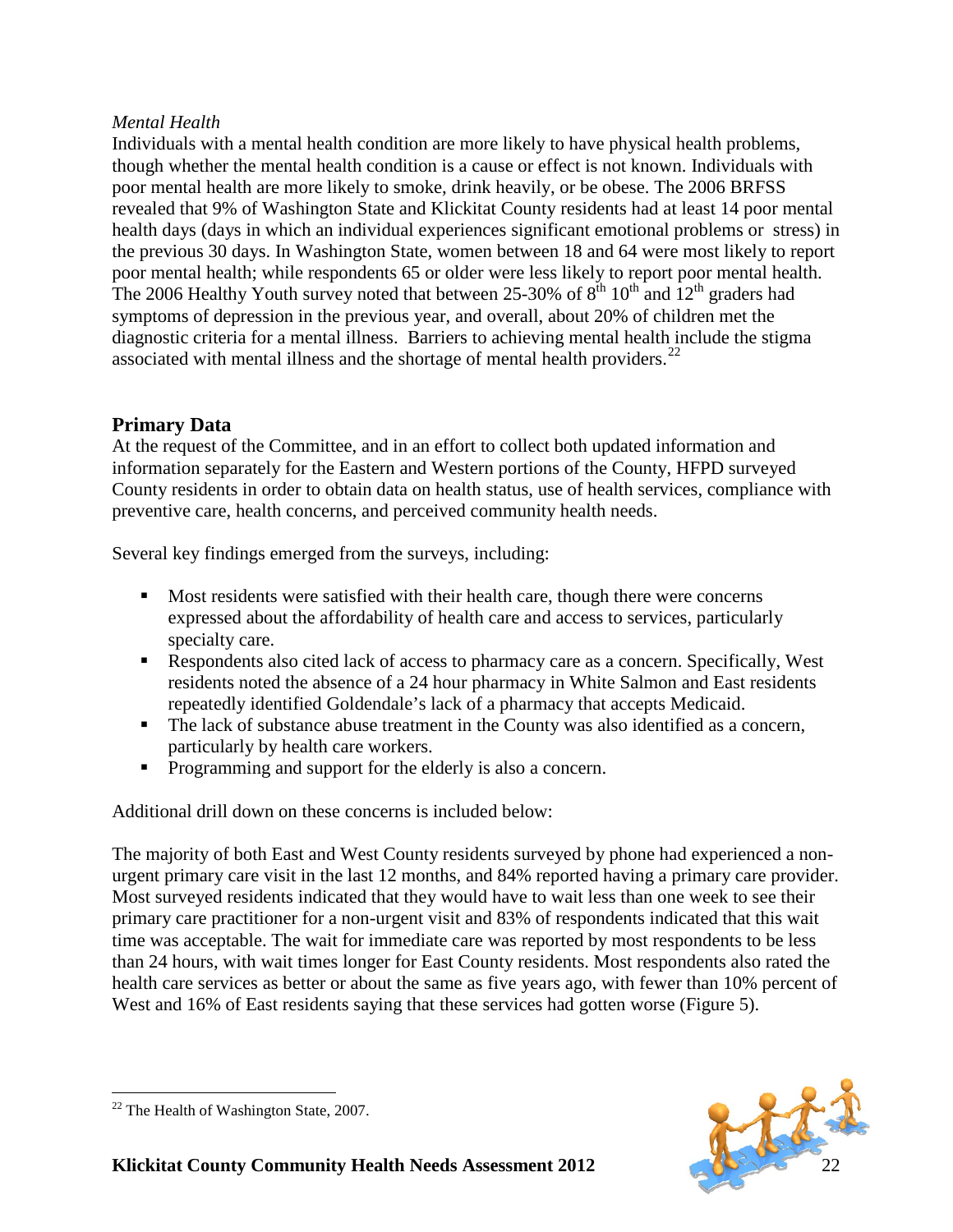**Figure 5 Residents' Perceptions of health services in Klickitat County**



*Key: East: East County residents; West: West County residents; Provider: MD, DO, PA, ARNP, Pharmacist, etc.; Clinical: RN, LPN, technician etc.; worker: non-healthcare County employee.*

The most frequently mentioned health care concern for both East and West County residents was access to specialty care. (Residents' health care concerns are graphed in Figure 6.) West County residents (47%) also saw the lack of public transportation as an impediment to utilization of health care services. Nearly half of all clinical workers viewed substance abuse treatment as a top concern for the community; they also identified wellness programs and community health education as health priorities. Mental health services were another priority identified by clinical workers. This correlates well with the low density of mental health providers identified in the secondary data. Another access concern was the lack of pharmacy services; White Salmon does not have a 24 hour pharmacy and Goldendale lacks a pharmacy that accepts Medicaid, forcing patients to either pay out of pocket, or drive long distances to find a pharmacy that accepts Medicaid.

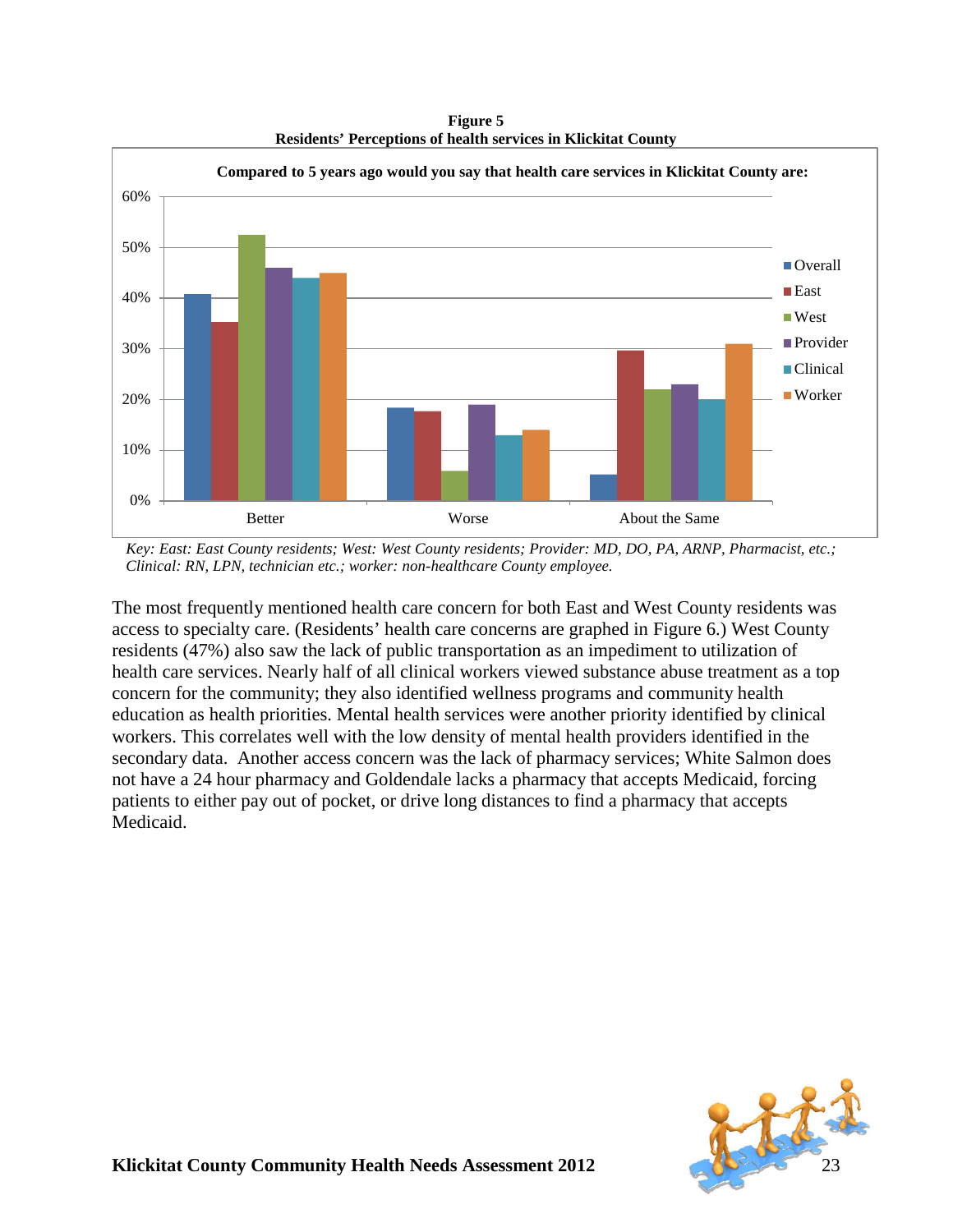**Figure 6 Residents' Perceptions of County Health Care Concerns**



### **What are the Most Significant Health Care Concerns in Klickitat County?**

*Key: East: East County residents; West: West County residents; Provider: MD, DO, PA, ARNP, Pharmacist etc.; Clinical: RN, LPN, technician etc.; worker: non-healthcare County employee.*

Preventive and screening health practices play a role in health status by affecting risk factors to reduce the chance of developing disease and by identifying disease early when the disease is less severe or by reducing the likelihood an individual will develop the disease. Examples of screening tests include mammograms and blood sugar readings to detect insulin resistance. Residents' uses of screening and vaccination practices were surveyed (see Table 20). Most residents had had a dental exam in the past 12 months, though 65% is far below the State goals, **Table 20**

| <b>Compliance with Recommended Screening Practices</b> |                                                   |  |  |
|--------------------------------------------------------|---------------------------------------------------|--|--|
| <b>Recommended Practice</b>                            | <b>Respondents</b><br><b>Reporting Compliance</b> |  |  |
| Dental Exam in the last 12 months                      | 65%                                               |  |  |
| Mammogram in the last in $2 - 3$ last years            | 85%                                               |  |  |
| Breast self-exam once or more per month                | 40%                                               |  |  |
| Pap smear every $2 - 3$ years                          | 66%                                               |  |  |
| Ever have a prostate exam or PSA (males over 45)       | 45%                                               |  |  |
| Course Vligbitat County Surveyer                       |                                                   |  |  |

and indicates that oral health may be an area in need of improvement. Most women had received a mammogram in the past 3 years, but only 40% performed a breast selfexam monthly. Other preventive behaviors

*Source: Klickitat County Surveys*

include getting screened for conditions that raise the risk for disease and taking steps to reduce these risk factors. High blood pressure and blood cholesterol are well-recognized risk factors for cardiovascular disease. Residents were asked whether they or anyone in their family had been diagnosed with either of these conditions. More than half  $-55%$  – indicated that they or someone in their household had been diagnosed with high cholesterol, and 46% reported someone in the household had high blood pressure. This finding indicates that half of households are affected by one or more cardiovascular risk factor.

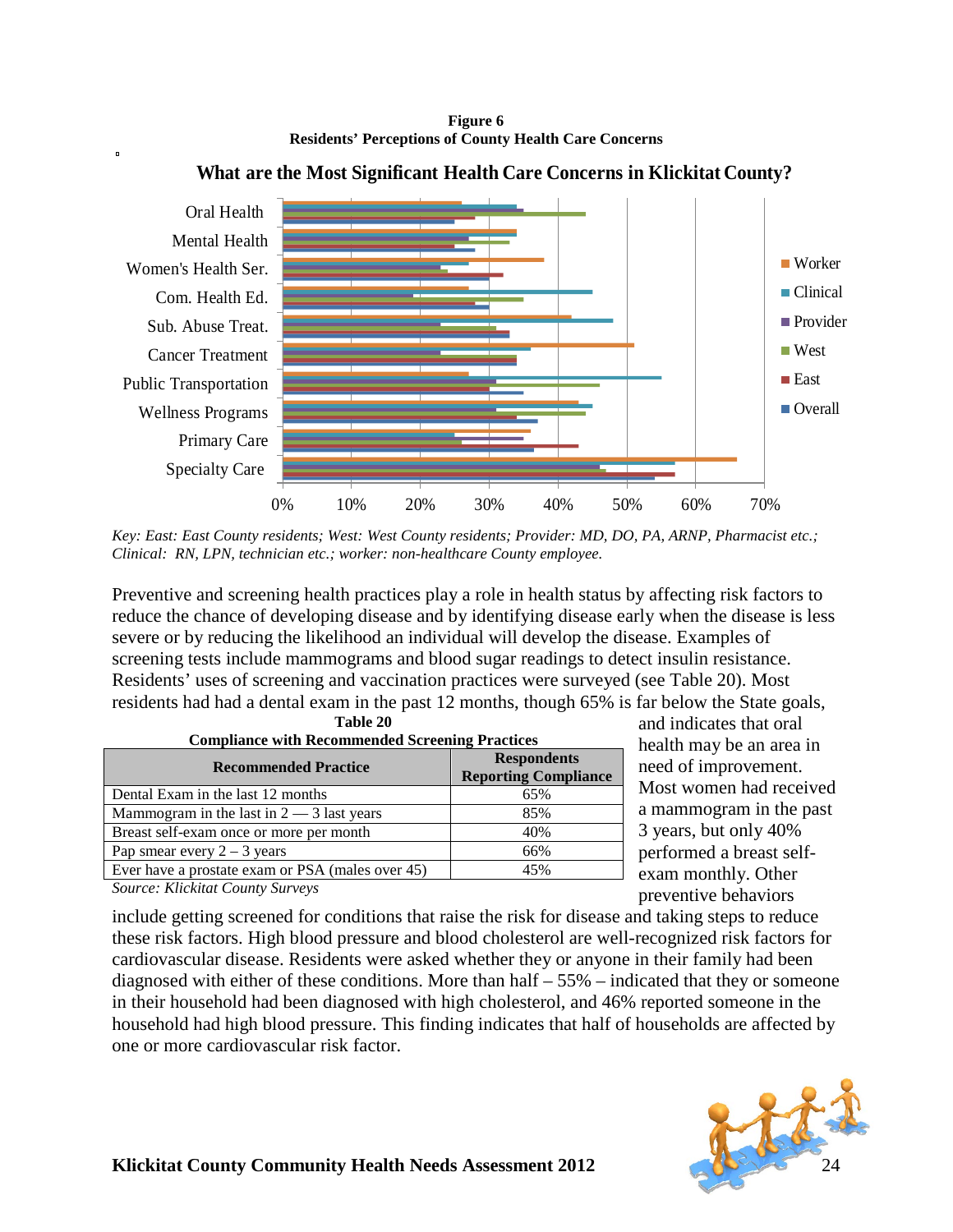Despite the high rates of cardiovascular risk factors, residents viewed their health positively. Overall, 87% of residents rated their health as excellent, very good, or good. Nearly a third reported an impairment that limited their activities, the most common conditions being back or neck pain, walking problems, arthritis/rheumatism, or a fracture/bone/joint injury.

Respondents were also asked their height and weight, so that BMI could be calculated. Compared to the secondary data, the rate of obesity obtained from this survey was very similar, suggesting that the survey's results are similar to data obtained through the BRFSS, as demonstrated in Table 21. In addition, to the 28% of the population that was obese, another 34% were overweight, and therefore at increased risk of developing diseases such as cardiovascular disease and diabetes.

| Table 21<br>BMI         |               |              |  |  |
|-------------------------|---------------|--------------|--|--|
|                         | Klickitat Co. | <b>State</b> |  |  |
| Not overweight or Obese | 38%           | 37%          |  |  |
| Over weight $25 - 29.9$ | 34%           | 36%          |  |  |
| Obese $30+$             | 28%           | 27%          |  |  |

*Source: Washington Department of Health* 

Vaccination remains an important tool for ensuring wellness in the individual and community. In 2011, the Washington Department of Health reported that 84% of children under the age of five were fully vaccinated, though rates of receipt of individual vaccines varied.<sup>[23](#page-25-1)</sup> Survey results indicate that a similar percentage of community children are fully vaccinated (Table 22).

| Table 22                                                                  |             |  |
|---------------------------------------------------------------------------|-------------|--|
| Vaccination of Children Younger than 5                                    |             |  |
| Are your children younger than 5 years of age up-to-date with their shots |             |  |
| $Yes - 84\%$                                                              | $No - 16\%$ |  |
| Where did your child(ren) receive their last immunizations?               |             |  |
| Personal Doctor 77%                                                       |             |  |

*Source: Klickitat County Surveys*

Most respondents (78%) agreed that ambulance services were critically important and most would support a levy to pay for the EMS services, indicating that residents view this service as integral to healthcare in the County. Forty percent of respondents (40% of East County and 46% of West County residents) indicated that they had used the emergency room in the past 12 months, stressing the importance of these facilities in Klickitat County. In the community meetings, concern was expressed about the ability to sustain EMS services given the current level of subsidy required.

<span id="page-25-1"></span><span id="page-25-0"></span> $^{23}$  Immunization rates for toddlers improve for some vaccines, Washington Department of Health News Releas September 1, 2011.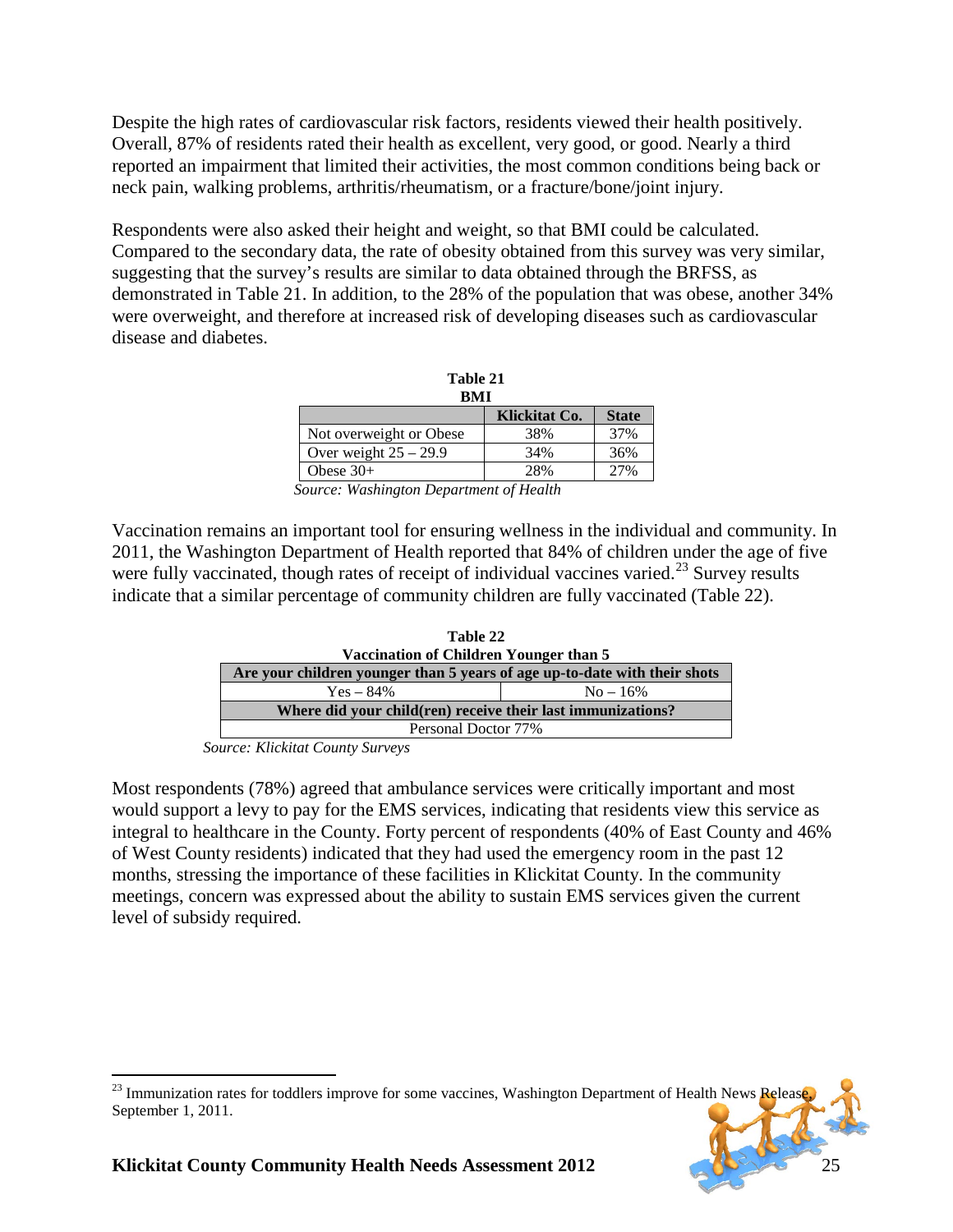# **VI. Priorities**

Klickitat County has formed a Healthy People Alliance of Klickitat County. The Health People Alliance's mission statement is:

*The mission of Healthy People Alliance of Klickitat County is to build a healthy, active and vibrant community by working collaboratively to share knowledge, advance policies and implement effective campaigns.* 

As part of this program, the county created a strategic plan with three priorities:

- Ensuring access to healthy foods.
- Ensuring access to physical activity.
- Limiting access to tobacco products.

After reviewing primary and secondary data and holding three community meetings to discuss the findings of the secondary and primary data, the CHNA Task Force determined that the County's focus should continue in these areas and be expanded to include educating the community on health practices and healthy lifestyles. The ultimate goal is to reduce death and hospitalization rates associated with obesity (cardiovascular, diabetes), etc. Specific priorities include:

- **Providing access and education to assist the community to make healthy choices- with** particular focus on healthy eating and tobacco cessation.
- Educating residents on lifestyle choices that affect obesity.
- Refocusing primary and specialty care to include emphasis on medical homes and care management of those with chronic conditions and increase access to appropriate specialty services.
- Advocacy to ensure that the newly selected Medicaid managed care contractors for Washington develop a robust provider network in Klickitat County so that residents have access.
- Eliminating disparities in pharmacy and oral health and improve access to these services.
- Increasing access to disease screening services.
- **Maintaining EMS service.**
- Improving overall access and affordability.

Though not part of the CHNA, several organizations involved in this CHNA identified the priorities that they are best able to address. These priorities are not formal Implementation Plans, which will be developed at a later time. A summary from these organizations is listed below.

#### KVH:

- Configure clinic services to meet community need:
	- o Primary Care
	- o Specialty Care
	- o Chronic disease management
	- o Implement Medical Home

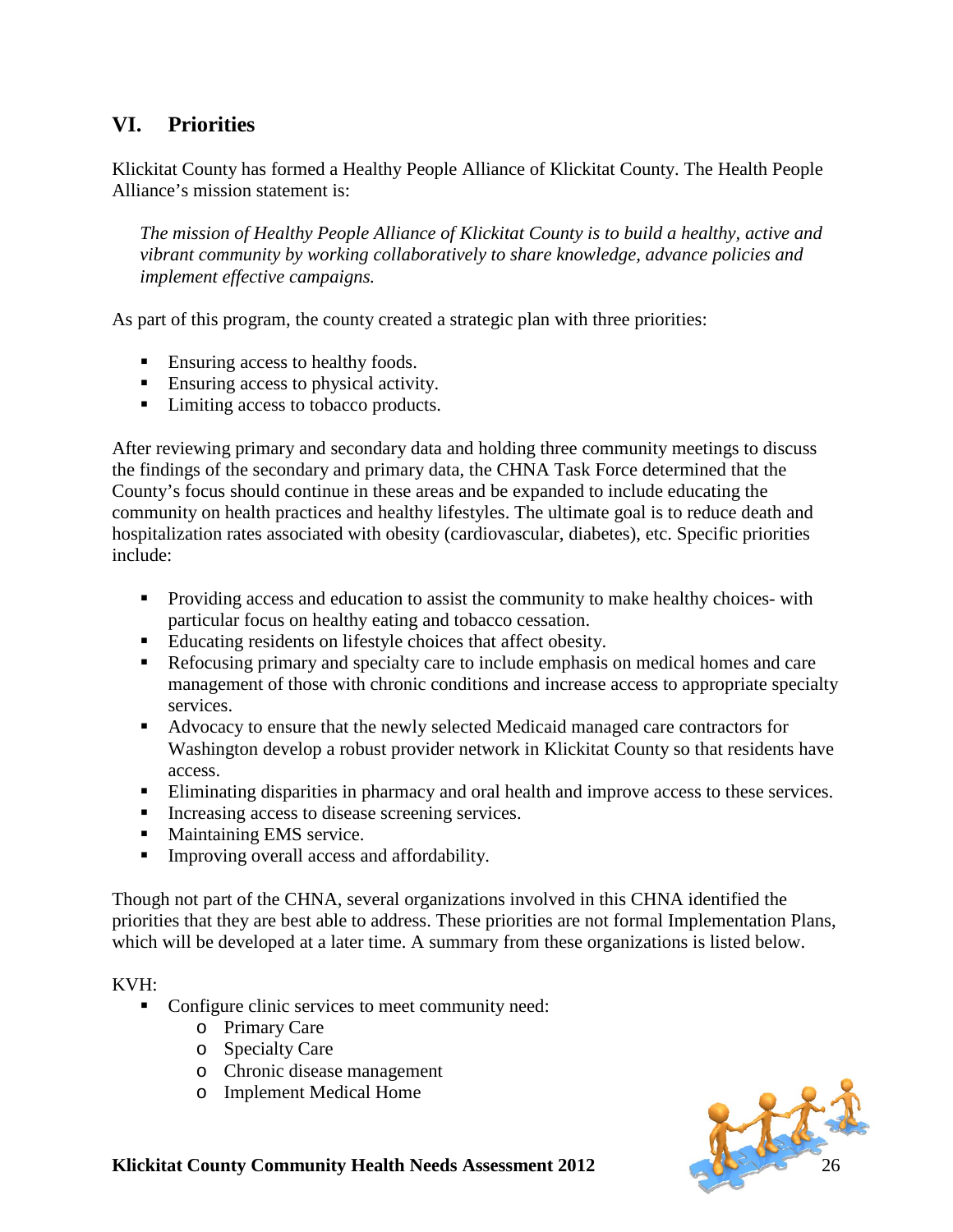- o Evaluate clinic expansions
- **Improve access to Oral Health services.**
- **Increase access through active participation in Medicaid Managed Care.**

Skyline Hospital:

- Maintain OB and EMS services.
- Develop programs to educate the community on how make better use of the system.
- Expand specialty clinics.
	- o Orthopedics and joint replacement.

Health Department:

- Educate the community on healthy eating and reducing food insecurity.
- **Tobacco cessation awareness.**
- **Instruct community on methods to prevent chronic disease.**

Providence Health:

- Develop case management for chronic care patients.
- Behavioral Health.

Transportation:

- Educate patients and caregivers by telehealth in order to prevent complications.
- <span id="page-27-0"></span>Focus on the more rural areas of Klickitat County.

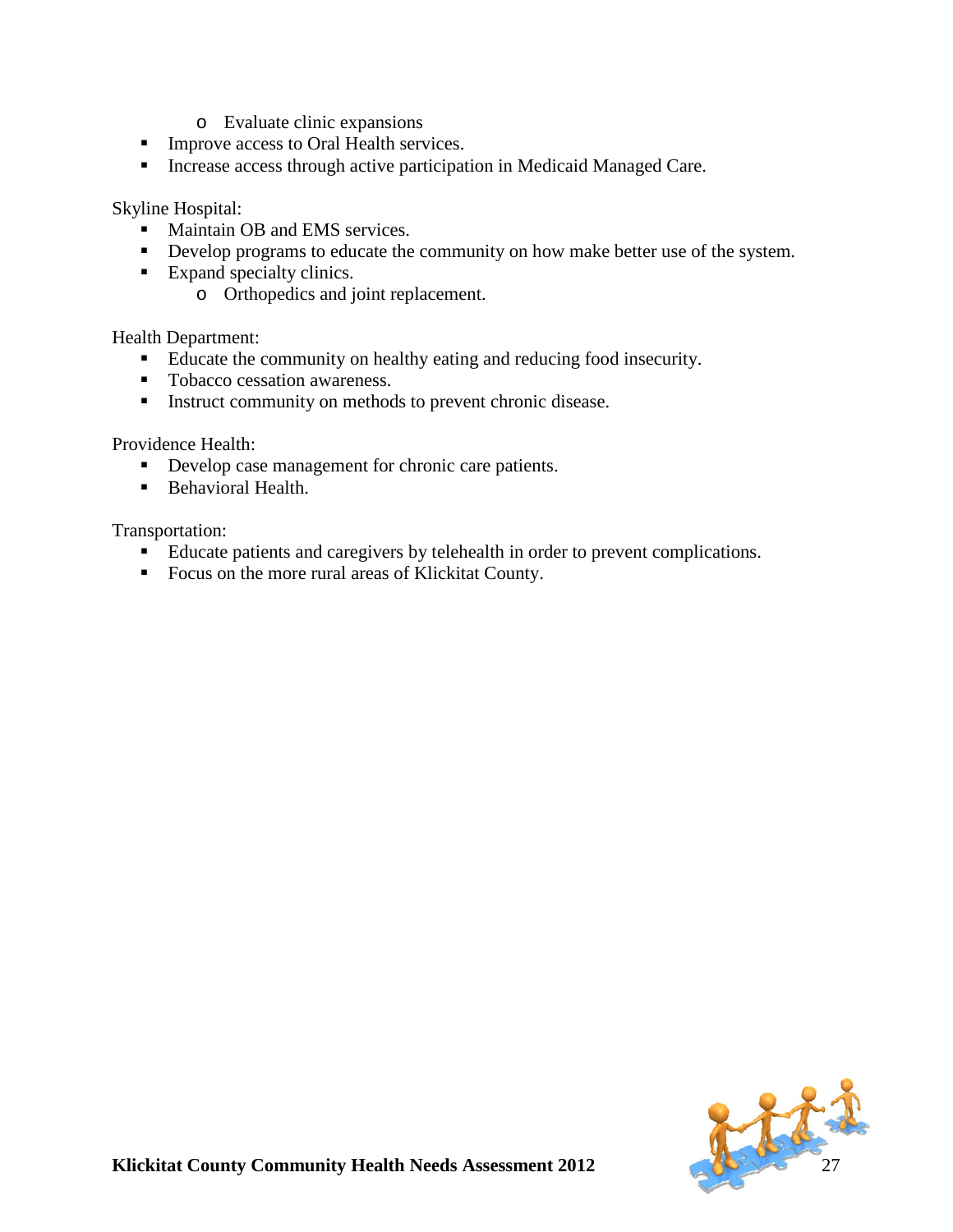# **VII. Appendices**

| West                  | East                |
|-----------------------|---------------------|
| Appleton $-98602$     | Centerville - 98613 |
| Bingen $-98605$       | Goldendale - 98620  |
| Dallesport - 98617    | Klickitat - 98628   |
| Glenwood $-98619$     | Bickleton $-99322$  |
| $Husum - 98623$       | Roosevelt $-99356$  |
| $Lyle - 98635$        | Wahkiacus - 98670   |
| Trout Lake $-98650$   | Wishram $-98673$    |
| White Salmon $-98672$ |                     |

# **Zip Codes used to define East and West Klickitat County**

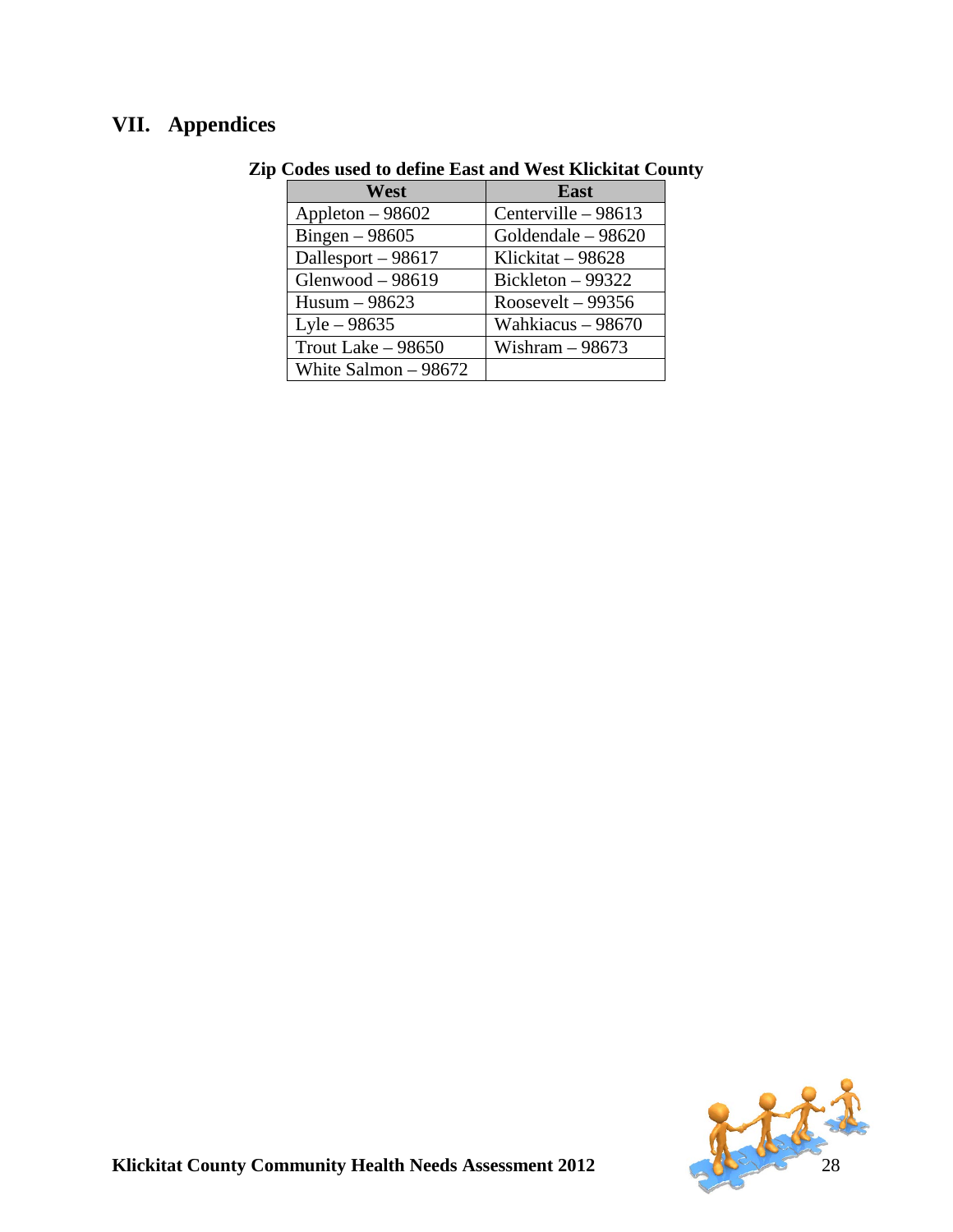## <span id="page-29-0"></span>**VIII. Bibliography**

- *Behavioral Risk Factor Surveillance System Survey Data*. Atlanta, Georgia: U.S. Department of Health and Human Services, Centers for Disease Control and Prevention, 2009-2010
- Centers for Disease Control. "Trends in Oral Health Status: United States, 1988-1994 and 1999- 2004." *National Center for Biotechnology Information*. U.S. National Library of Medicine, Apr. 2007. Web. 23 Mar. 2012. <http://www.ncbi.nlm.nih.gov/pubmed/17633507>.
- "County Health Rankings." *County Health Rankings*. Robert Wood Johnson Foundation. Web. 04 May 2012. <http://www.countyhealthrankings.org/>.
- "Health Data Washington State Department of Health." *Washington State Department of Health (DOH) Home Page*. Web. 04 May 2012. <http://www.doh.wa.gov/Data/data.htm>.
- *Immunization Rates for Toddlers Improve for Some Vaccines*. *Washington State Department of Health*. 1 Sept. 2011. Web. 22 Mar. 2012.
- "Kids Count Data Center." *Kids Count Data Center*. The Annie E. Casey Foundation, a Joint Effort of the Children's Alliance and Washington State Budget & Policy Center. Web. 22 Mar. 2012. <http://datacenter.kidscount.org/>.
- "Laus-annual-averages-not-seasonally-adjusted-1." *Washington State Employment Security Home*. State of Washington. Web. 22 Mar. 2012. <http://www.esd.wa.gov/>.
- "Lots to Lose: How America's Health and Obesity Crisis Threatens Our Economic Future." Bipartisan Policy Center, June 2012. Web. 6 June 2012.
- "Maternal and Child Health Priority Issue Brief." *Washington State Department of Health*. State of Washington, 16 May 2008. Web. 22 Mar. 2012.
- "Office of Maternal and Child Health Priorities Washington State Department of Health." *Washington State Department of Health (DOH) Home Page*. State of Washington. Web. 22 Mar. 2012. <http://www.doh.wa.gov/cfh/mch/MCHPriorities.htm>.
- OFM. "Washington State Data Book 2011." *OFM*. 2012. Web. 23 Mar. 2012. <http://www.ofm.wa.gov/databook/default.asp>.
- "Preschoolers in Surgery for a Mouthful of Cavities." *New York Times*. New York Times, 6 Mar. 2012. Web. 21 Mar. 2012.

"Products." *Claritas*. Web. 23 Mar. 2012. <http://www.claritas.com/sitereports/default.jsp>. United States. Commerce. United States Census Bureau. *2010 Census*. United States Census. Web. 22 Mar. 2012. <http://2010.census.gov/2010census/data/>.